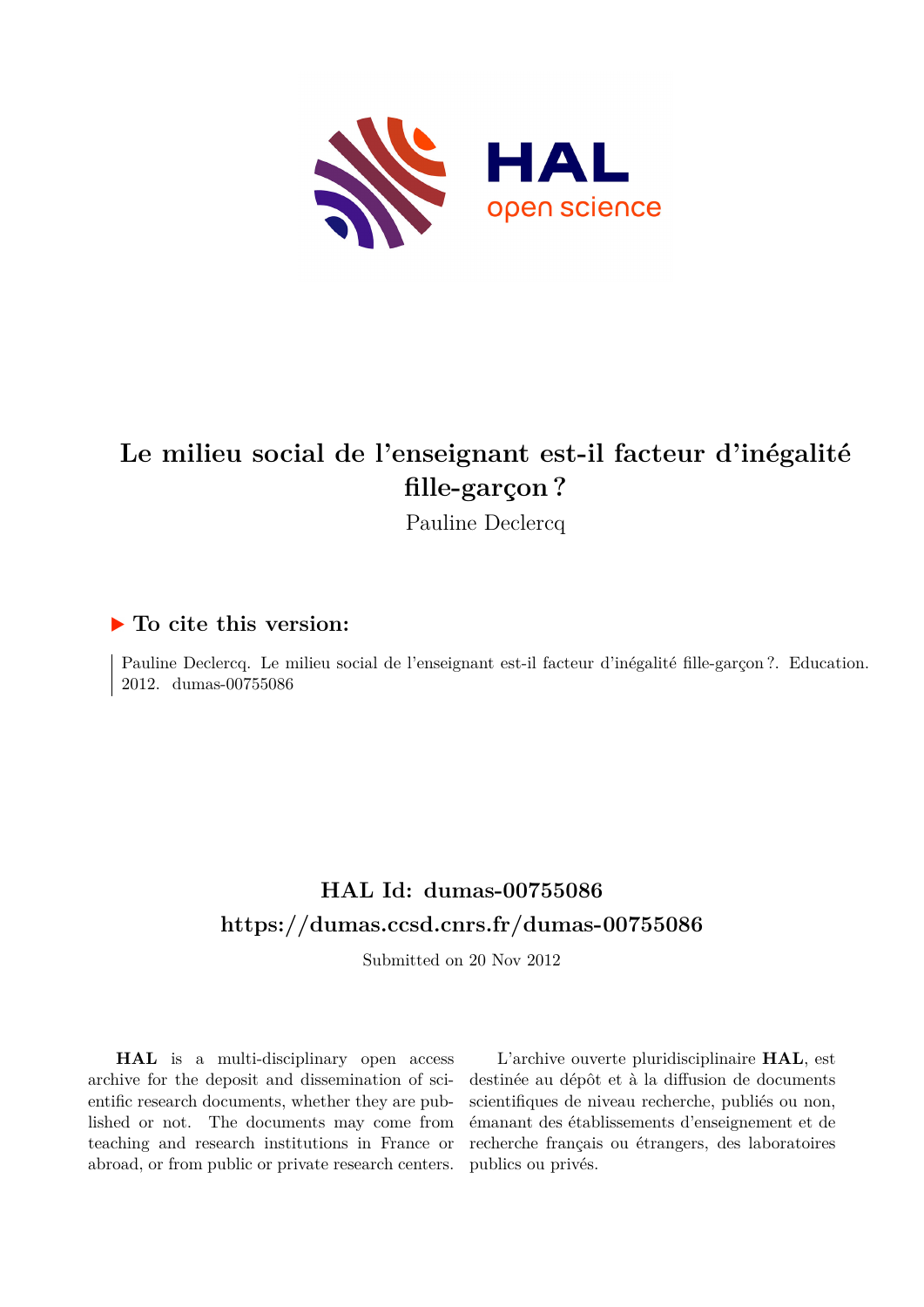

# **MASTER 2 SMEEF** SPÉCIALITÉ « PROFESSORAT DES **ÉCOLES** » **ANNÉE 2011/2012 SEMESTRE 4**

# **INITIATION À LA RECHERCHE**

# **MEMOIRE**

NOM ET PRÉNOM DE L'ÉTUDIANT : DECLERCQ Pauline **SITE DE FORMATION : Villeneuve d'Ascq SECTION: 4** 

Intitulé du séminaire de recherche : Sciences de l'éducation Intitulé du sujet de mémoire : le milieu social de l'enseignant est-il facteur d'inégalité fillegarçon? Nom et prénom du directeur de mémoire : VIAUD Marie-Laure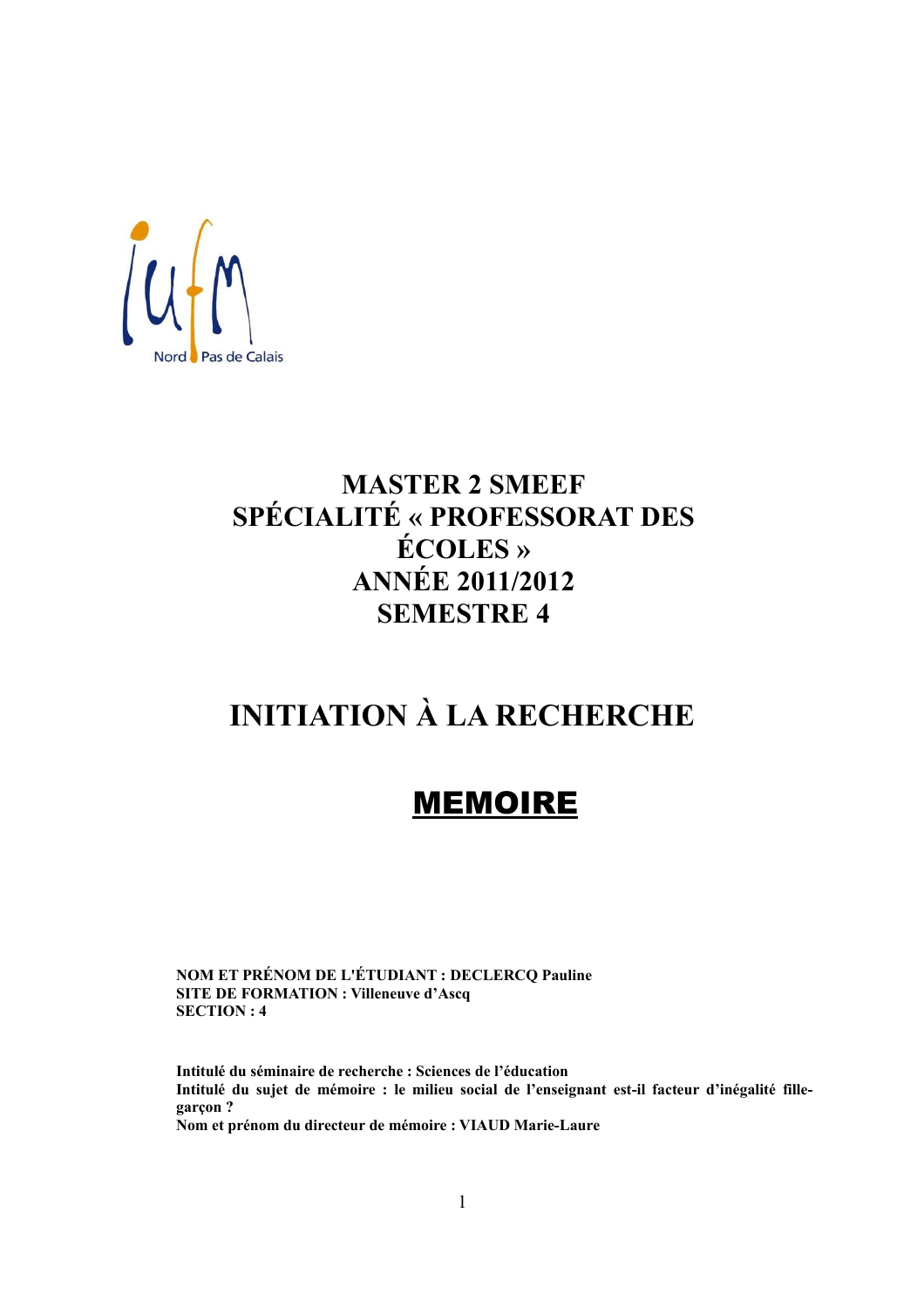## **INTRODUCTION**

Lors d'un cours l'an passé, il nous a été distribué un article de recherche suédois d'Anne CHEMIN s'intitulant L'égalité des sexes à bonne école paru dans Le Monde.

Ses révélations sont surprenantes. En effet, en 2004, dans le cadre du programme Egalité des sexes instauré par le gouvernement Suédois, une chercheuse, Anne CHEMIN, a observé et filmé pendant plusieurs mois les enfants et les enseignants d'une école. Ses conclusions sont claires : les éducateurs, sans en avoir conscience, réservent aux filles et aux garçons des traitements bien différents. Ils laissent parler davantage les garçons, et acceptent qu'ils interrompent les filles alors qu'ils demandaient aux filles d'attendre leur tour. Même leurs phrases sont différentes plus courtes et plus directives pour les garçons. Les petites filles servent plus volontiers les autres à la cantine... Madame CHEMIN insiste en déclarant, je cite « dans les écoles, comme dans les familles, les stéréotypes restent très présents, même si les parents ou les enseignants n'en sont pas conscients ».

Etant moi-même de sexe féminin, il est vrai que j'ai pu être choquée par ses résultats voire révoltée. Durant ma scolarité dans le primaire, je ne me suis pas rendue compte d'un traitement différent ou d'avoir l'impression que les garçons étaient plus écoutés... Il est tout naturel qu'on se demande alors pourquoi un tel comportement ? Le milieu social de l'enseignant serait-il facteur d'inégalités filles-garçons ?

De but en blanc, je pense que oui dans la mesure où le milieu social joue un rôle sur l'éducation. C'est un effet boule de neige puisque c'est l'éducation qui nous donne la norme ou tout du moins une partie.

Dans un premier temps, il serait intéressant de faire un état des lieux afin de voir ce que l'on sait déjà sur les inégalités filles-garçons à l'école mais aussi dans notre société. De prendre en compte l'influence de notre milieu social sur notre comportement, pour déboucher plus précisément sur la catégorie sociale des enseignants. Dans un deuxième temps, nous verrons ma méthode d'investigation, c'est-à-dire un questionnaire et des observations dans différents milieux sociaux. Enfin, dans une dernière partie nous mettrons en relief les différents résultats obtenus sur le terrain et nous tenterons de les analyser.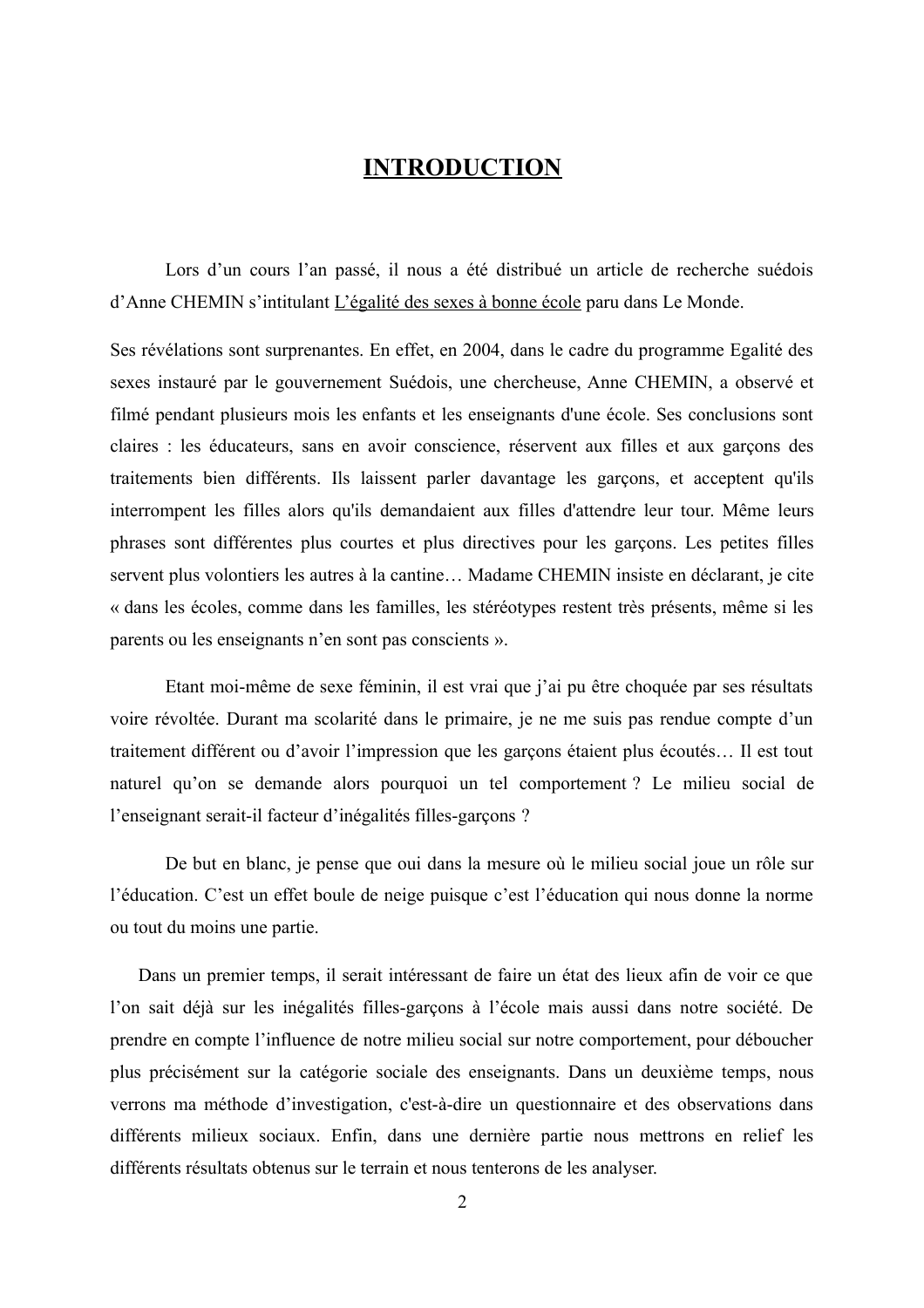# Sommaire

| I.  |              |  |
|-----|--------------|--|
|     |              |  |
|     | 4 à 7        |  |
|     | $\lambda$ 11 |  |
|     |              |  |
|     |              |  |
| II. |              |  |
|     |              |  |
|     |              |  |
| Ш.  |              |  |
|     |              |  |
|     |              |  |
|     |              |  |
|     |              |  |
|     |              |  |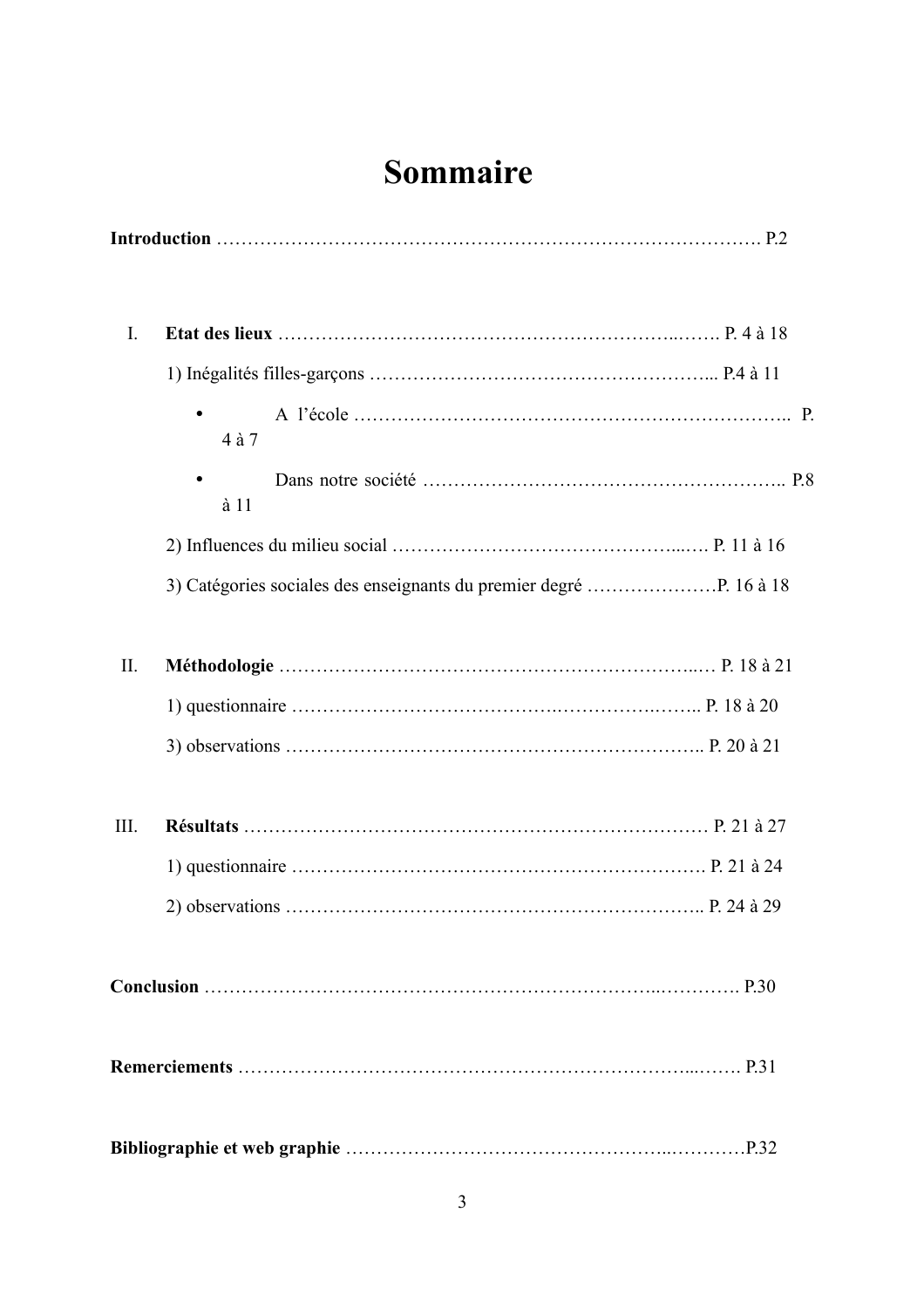#### $\mathbf{I}$ . **ETAT DES LIEUX**

#### 1) Inégalités filles-garçons

#### A l'école  $\bullet$

Si l'école républicaine clame haut et fort qu'aujourd'hui l'égalité des sexes est leur objectif primordial, cela n'a pas toujours été le cas dans notre passé. C'est un chemin long et laborieux. Sur le site du ministère de l'éducation, je cite « L'égalité des filles et des garçons est la première dimension de l'égalité des chances que l'École doit garantir aux élèves: il s'agit d'une obligation légale et d'une mission fondamentale »,

En effet, le 28 juin 1833, la loi Guizot impose aux communes de plus de 500 habitants de financer une école de garçons. Trois ans plus tard, une extension de cette loi est faite et permet d'ouvrir des écoles de filles sans obligation communale. Sous la II<sup>e</sup> République, la loi Falloux annonce l'objectif d'une école primaire pour filles dans chaque commune de plus de 800 habitants. La loi Duruy de 1867 aligne ce seuil sur les standards masculins en le fixant à 500. Suit la période des lois Ferry qui obligent la scolarité des enfants âgés de 6 à 13 ans pour les deux sexes. La loi Gobelet de 1886 fait accepter la mixité scolaire dans les écoles. Un parcours assez long pour aboutir à un désir d'égalité des sexes.

Pourtant, lorsqu'on se penche sur les résultats publiés du site http://www.inegalites.fr le terme égalité parait perdre un peu de son sens.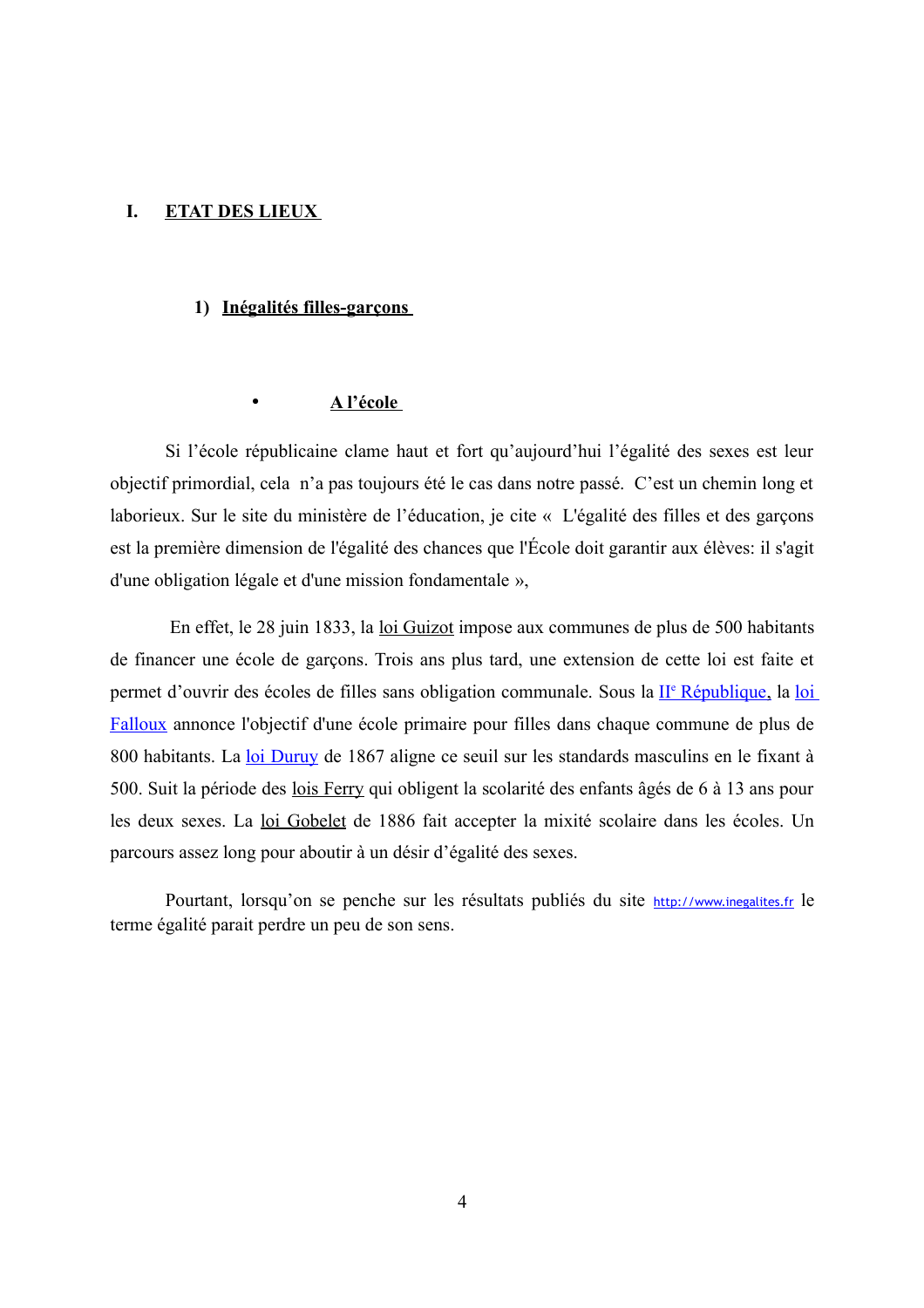| <b>Maîtrise</b><br><b>Proportion</b><br>Unité: %                                                | du<br>d'élèves | en | fin | français<br>d'école | <b>et</b> | <b>et</b><br>de | des<br>collège | qui | mathématiques<br>maîtrisent | les | par<br>compétences                                                                                                                           | de | sexe<br>base |
|-------------------------------------------------------------------------------------------------|----------------|----|-----|---------------------|-----------|-----------------|----------------|-----|-----------------------------|-----|----------------------------------------------------------------------------------------------------------------------------------------------|----|--------------|
|                                                                                                 |                |    |     | <b>Filles</b>       | Garcons   |                 |                |     |                             |     |                                                                                                                                              |    |              |
| Elèves de CM2                                                                                   |                |    |     |                     |           |                 |                |     |                             |     |                                                                                                                                              |    |              |
| - français                                                                                      |                |    |     | 89,0                |           |                 |                |     | 83,7                        |     |                                                                                                                                              |    |              |
| - mathématiques                                                                                 |                |    |     | 88,1                |           |                 |                |     | 91,1                        |     |                                                                                                                                              |    |              |
| Elèves de troisième                                                                             |                |    |     |                     |           |                 |                |     |                             |     |                                                                                                                                              |    |              |
| - français                                                                                      |                |    |     | 85,5                |           |                 |                |     | 74,5                        |     |                                                                                                                                              |    |              |
| - mathématiques                                                                                 |                |    |     | 89,4                |           |                 |                |     | 89,4                        |     |                                                                                                                                              |    |              |
| 89% des garçons et des filles maîtrisent les mathématiques de base à la fin du collège en 2007. |                |    |     |                     |           |                 |                |     |                             |     |                                                                                                                                              |    |              |
|                                                                                                 |                |    |     |                     |           |                 |                |     |                             |     | Source : Ministère de l'Education nationale, Élèves de CM2 et de troisième scolarisés en France métropolitaine et dans les DOM en mars 2007. |    |              |

D'après ce tableau, on remarque que les résultats des garçons et des filles ne sont pas identiques. En primaire, les garçons sont meilleurs en mathématiques, alors que les filles sont meilleures en français tandis qu'au collège il y a inversement, elles sont meilleures en mathématiques. En troisième, les filles obtiennent tout de même de meilleurs résultats en français en troisième que les garçons, cependant en mathématiques ils sont au même niveau.

|                                                                                                    | Taux de réussite au baccalauréat par sexe<br>Unité: %                                           |  |  |                          |  |  |      |  |  |
|----------------------------------------------------------------------------------------------------|-------------------------------------------------------------------------------------------------|--|--|--------------------------|--|--|------|--|--|
|                                                                                                    | 1980                                                                                            |  |  | 1985 1990 1995 2000 2005 |  |  | 2007 |  |  |
| <b>Filles</b>                                                                                      | 64,9                                                                                            |  |  | 68,2 73,9 76,8 81,6 81,9 |  |  | 84,6 |  |  |
| Garcons                                                                                            | 82,1<br>65,6 72,1 72,7 77,2 77,7<br>62,5                                                        |  |  |                          |  |  |      |  |  |
| <b>Total</b>                                                                                       | 63,9 67,2 73,1 74,9 79,5 79,9<br>83,4                                                           |  |  |                          |  |  |      |  |  |
| Ecart                                                                                              | 2,5<br>4,1<br>2,6<br>1,8<br>4,4<br>4.2<br>2,4                                                   |  |  |                          |  |  |      |  |  |
| L'écart de réussite entre les garçons et les filles se réduit à 2,5 points de pourcentage en 2007. |                                                                                                 |  |  |                          |  |  |      |  |  |
|                                                                                                    | Source : Ministère de l'Education nationale - Repères et références statistiques - édition 2008 |  |  |                          |  |  |      |  |  |

Là encore, les chiffres démontrent que sur une même année les filles sont plus nombreuses à obtenir le baccalauréat. Les filles sont donc plus douées ou plus assidues dans leurs études que les garçons.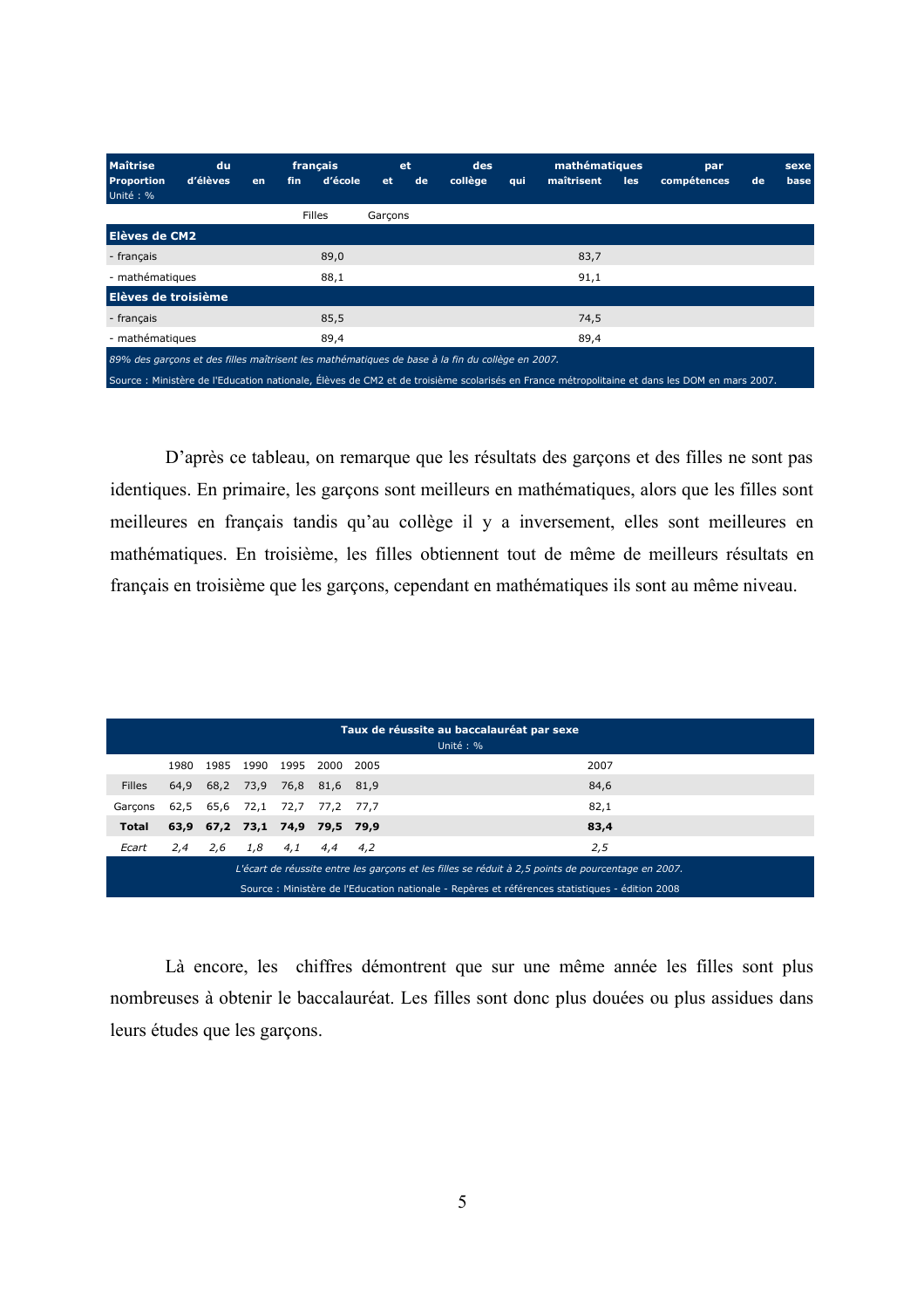| Part des diplômes décernés à des femmes                                    |                                                                                            |          |  |      |  |  |  |
|----------------------------------------------------------------------------|--------------------------------------------------------------------------------------------|----------|--|------|--|--|--|
|                                                                            | Nb total de diplômés                                                                       | % femmes |  |      |  |  |  |
| Baccalauréat général                                                       | 281 733                                                                                    |          |  | 58,5 |  |  |  |
| Baccalauréat technologique                                                 | 137 605                                                                                    |          |  | 50,5 |  |  |  |
| Baccalauréat professionnel                                                 | 104 975                                                                                    |          |  | 43,2 |  |  |  |
| Tous baccalauréats                                                         | 524 313                                                                                    |          |  | 53,3 |  |  |  |
| Licence                                                                    | 168 045                                                                                    |          |  | 60,4 |  |  |  |
| Master                                                                     | 93 278                                                                                     |          |  | 55,6 |  |  |  |
| Doctorat                                                                   | 10 045                                                                                     |          |  | 41,6 |  |  |  |
| Les femmes représentent plus de 55% des 93 000 diplômés de master en 2006. |                                                                                            |          |  |      |  |  |  |
|                                                                            | Connect Michaels de Brancelos selosele - Besluce de Silice de deliberación - L'altres hono |          |  |      |  |  |  |

Les résultats de ces statistiques montrent premièrement que les filles réussiraient principalement dans les filières générales qui mènent habituellement à l'université. Ce qui signifie qu'elles feraient plus d'études que les garçons. Deuxièmement, les garçons favoriseraient les études professionnelles qui leurs permettent de se former à un métier plus rapidement. D'après ces chiffres, les filles seraient plus intellectuelles alors que les garçons seraient plus manuels. Cependant, ce qui est très intéressant à observer c'est que les filles ont plus de diplômes universitaires sauf en ce qui concerne le Doctorat. C'est un résultat curieux. pourquoi ne continuent-elles pas ? S'arrêtent-elles pour être mère ? Les garçons sont-ils davantage en quête de pouvoir? Les filles sont-elles moins intéressées par leur carrière professionnelle ? Malgré un désir d'égalité des sexes, les différences dans les résultats et les comportements des filles et des garçons attestent du contraire.

De ce fait, de nombreux débats sont nés, ils remettent en cause la mixité à l'école. Par exemple, dans le livre de Jean. P François Mixité filles-garçons : réussir le pari de l'éducation, l'auteur cite François Dubet dans Le Monde, paru le 7 février 2009 « Quelle révélation ! À y regarder de plus près, les filles et les garçons sont différents, et l'on vient de le découvrir après trente ans de mixité scolaire ! A l'école les filles travaillent mieux que les garçons, ce qui pénalise les garçons et gène les filles. De leur côté, les garçons « embêtent » les filles. Au fond, les uns et les autres perdent dans cette histoire ». Faudrait-il revenir en arrière ? Rétablir les écoles de filles et les écoles de garçons ?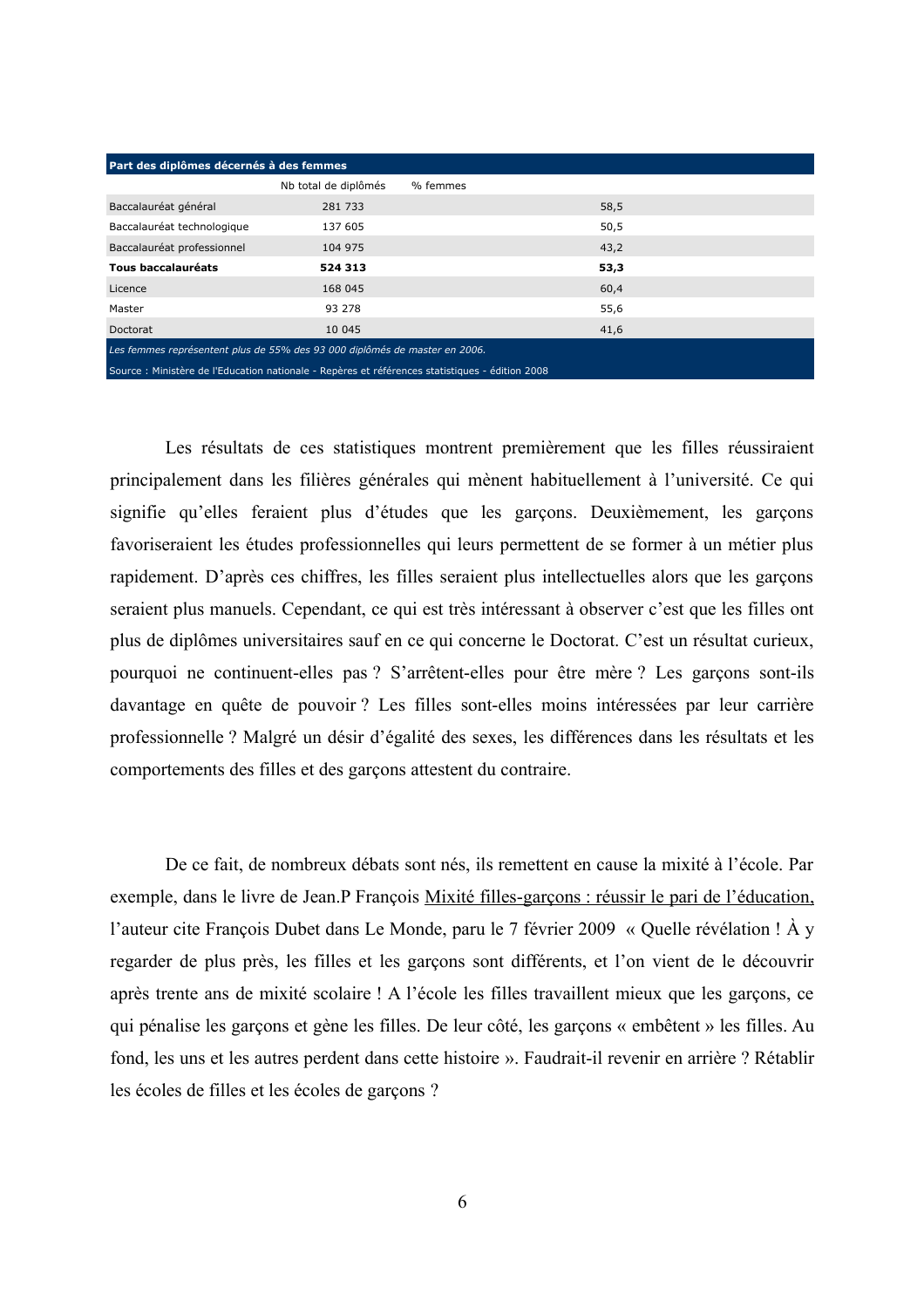Sur le site **http://www.enseignons.be** de nos voisins belges, le point de vue de Michel Fize, sociologue et chercheur Français au CNRS parait intéressant. Dans son livre Pièges de la mixité scolaire, il rappelle que la mixité a été imposée dans l'enseignement en 1975 davantage à cause d'un manque de places dans les écoles que pour des motifs pédagogiques. La mixité? Un simple outil pédagogique servant l'égalité des chances... mais comme tout outil, il n'est pas toujours adapté ni toujours bien utilisé. Michel Fize se sert de deux arguments en faveur de la séparation des sexes. D'abord, le décalage de la puberté entre les filles et les garçons. Les filles de 12 ans, par exemple, sont plus matures que les garçons du même âge et souffrent parfois de devoir subir ces « gamins » toute la journée. Ensuite, la présence des filles perturberait les garçons, et vice-versa. Ces deux observations suffisentelles à instaurer la non-mixité à l'école ? Non... sauf si les filles devaient être victimes de violence de la part des garçons.

Pour autant, les français ne sont pas prêts à revenir en arrière comme le montre cet article sur **http://www.scienceshumaines.com** où le simple fait de parler de discrimination de sexe crée l'affolement. Alors que la mixité s'impose comme une évidence, à l'école comme dans la vie, alors qu'elle est obligatoire dans toutes les filières scolaires depuis 1975. Une disposition adoptée par le Parlement le 15 mai 2008 est venue semer une certaine inquiétude. Noyée au milieu d'un arsenal de mesures visant à combattre les discriminations, elle stipule que « le principe de non-discrimination fondée sur le sexe (...) ne fait pas obstacle à l'organisation d'enseignements par regroupement d'élèves en fonction de leur sexe ». Aussitôt, les syndicats d'enseignants et les associations de parents d'élèves se sont inquiétés de possibles retours à la non-mixité, ce qui a obligé le ministère à réagir en soulignant que « la formulation juridique retenue exclut toute incitation à développer des enseignements séparés ».

Toutefois, le débat ne semble pas retombé pour autant, et l'actualité internationale atteste de sa vivacité puisque, notamment aux États-Unis, des expériences de retour à la nonmixité se développent, s'appuyant sur les recherches démontrant que la mixité scolaire a de nombreux effets pervers.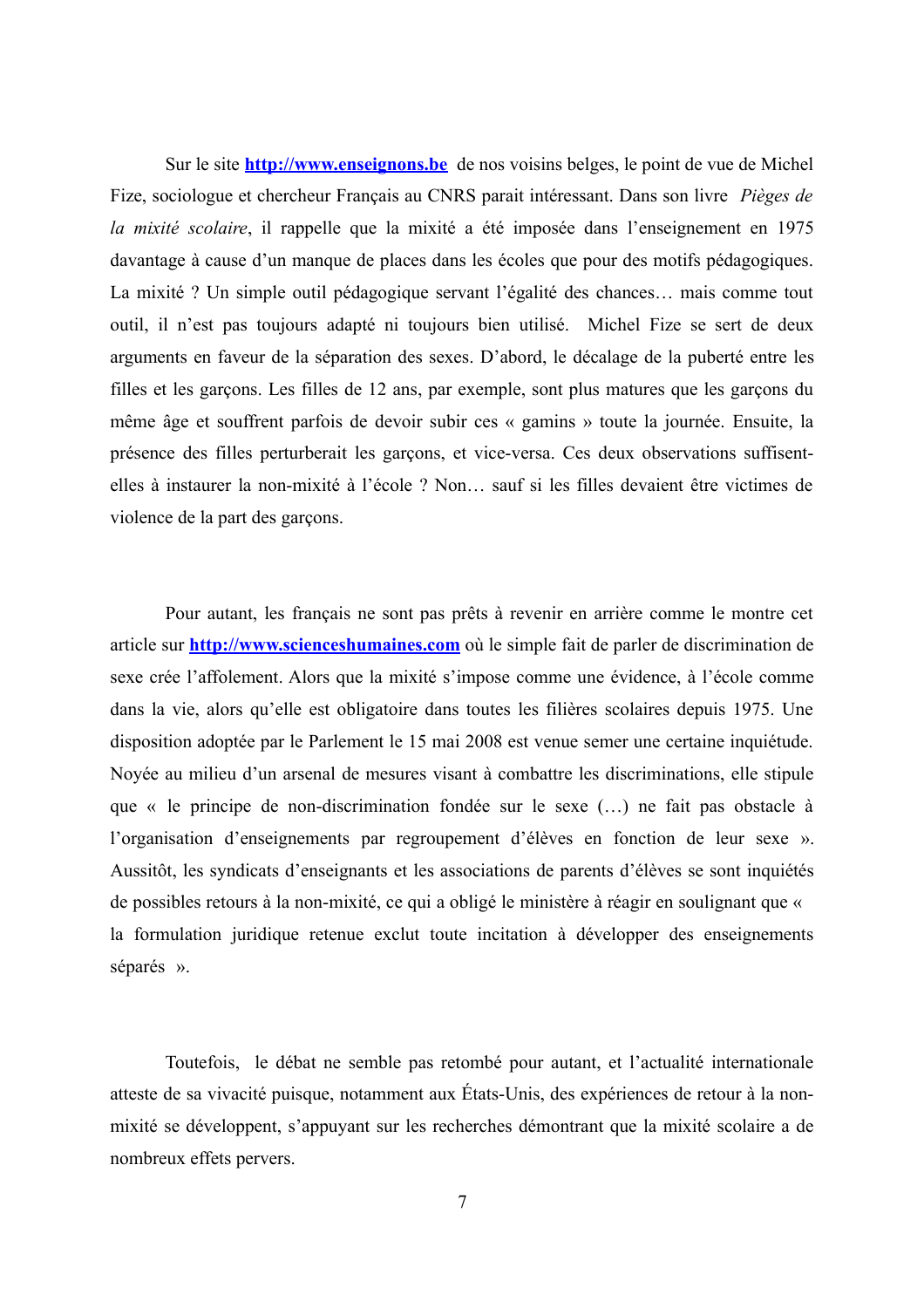L'IUFM-Créteil a organisé le 21 janvier dernier une « conférence de consensus » sur cette question de la mixité à l'école. Les meilleurs spécialistes, non seulement des questions scolaires en général (François Dubet) mais aussi des inégalités garçons-filles en milieu scolaire (Françoise Vouillot, Martine Chaponnière) ainsi que des identités sexuées (Daniel Welzer-Lang, Claire Safont-Mottay), ont donc, après une introduction générale de Geneviève Fraisse, débattu de cette question qui reste largement taboue dans notre pays. Parmi les éléments de consensus (qu'un jury formé d'éducateurs devra formaliser à l'intention des formateurs d'enseignants), on peut citer :

· la nécessité pour l'école de reconnaître que les élèves ont un sexe et que la mixité ne peut avoir de fonction éducative que si elle est pensée et non simplement perçue comme une évidence :

• que comprendre la genèse parfois difficile de l'identité sexuée des garçons et des filles aide à déchiffrer certains de leurs comportements et difficultés;

· que la mixité, même si l'on y est attaché comme principe, peut être modulée, certaines plages pédagogiques non mixtes pouvant être bénéfiques aux élèves des deux sexes.

L'école se doit d'apprendre aux élèves à ne pas se laisser enfermer dans les modèles rigides du masculin et du féminin. Mais il ne faut pas oublier non plus que ces relations sont nichées dans un environnement social, de la famille, du monde du travail où les rapports hommes/femmes ne sont pas exempts de tensions.

#### Source: http://pourquoisecompliquerlavie.wordpress.com

S'il est vrai que pour leur bien-être les garçons et les filles doivent être séparées à l'école, qu'en est-il dans la société et dans le monde du travail ? En effet, il n'existe qu'un seul monde où les femmes et les hommes vivent ensemble.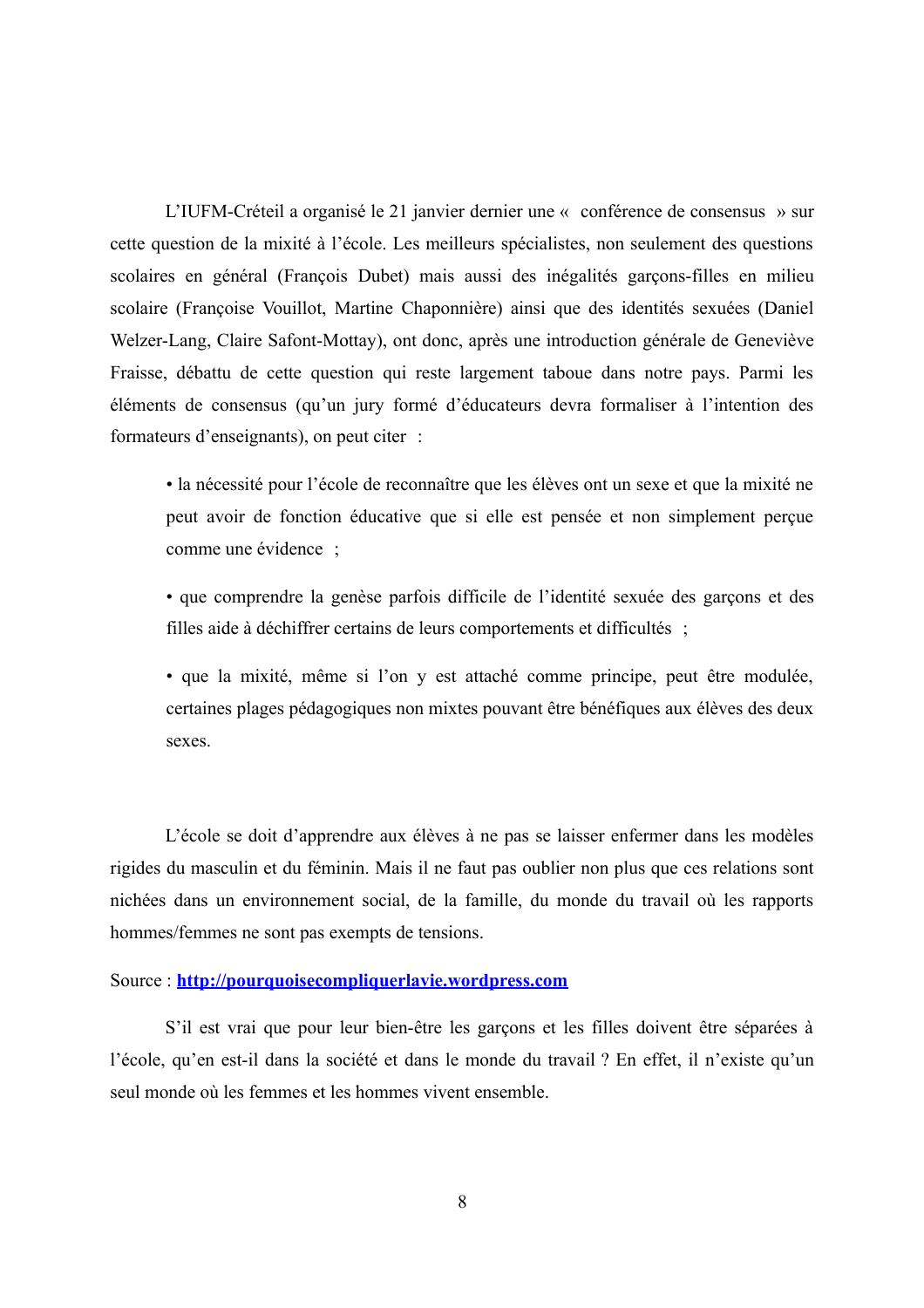#### Dans notre société

 $\bullet$ 

| Durée moyenne des activités au cours d'une journée (du lundi au dimanche)<br>Unité : heure par jour                                                                                                                                   |                  |       |       |  |  |  |  |  |
|---------------------------------------------------------------------------------------------------------------------------------------------------------------------------------------------------------------------------------------|------------------|-------|-------|--|--|--|--|--|
|                                                                                                                                                                                                                                       | Hommes Femmes    |       | Total |  |  |  |  |  |
| Temps physiologique (sommeil, soins personnels et repas)                                                                                                                                                                              | 11h36            | 11h53 | 11h45 |  |  |  |  |  |
| Temps professionnel (travail, trajets, formation)                                                                                                                                                                                     | 3h55             | 2h39  | 3h15  |  |  |  |  |  |
| Temps domestique                                                                                                                                                                                                                      | 2h <sub>24</sub> | 3h52  | 3h10  |  |  |  |  |  |
| dont:                                                                                                                                                                                                                                 |                  |       |       |  |  |  |  |  |
| - Ménage, cuisine, linge, courses                                                                                                                                                                                                     | 1h23             | 3h03  | 2h15  |  |  |  |  |  |
| - Soins aux enfants et aux adultes                                                                                                                                                                                                    | 0h14             | 0h31  | 0h23  |  |  |  |  |  |
| - Bricolage                                                                                                                                                                                                                           | 0h25             | 0h04  | 0h14  |  |  |  |  |  |
| - Jardinage, soins aux animaux                                                                                                                                                                                                        | 0h22             | 0h14  | 0h18  |  |  |  |  |  |
| Temps de loisirs (télévision, lecture, promenade, jeux, Internet, sport)                                                                                                                                                              | 4h24             | 3h46  | 4h04  |  |  |  |  |  |
| Temps de sociabilité (conversations, courrier, visites, réceptions)                                                                                                                                                                   | 0h51             | 0h57  | 0h54  |  |  |  |  |  |
| Transport (hors travail)                                                                                                                                                                                                              | 0h50             | 0h53  | 0h52  |  |  |  |  |  |
|                                                                                                                                                                                                                                       |                  |       |       |  |  |  |  |  |
| Total                                                                                                                                                                                                                                 | 24h              | 24h   | 24h   |  |  |  |  |  |
| Il s'agit de moyennes par jour, y compris samedi, dimanche et vacances.                                                                                                                                                               |                  |       |       |  |  |  |  |  |
| $\alpha$ , the $\alpha$ is the set of the second contract of the set of the set of the set of the set of the set of the set of the set of the set of the set of the set of the set of the set of the set of the set of the set of the |                  |       |       |  |  |  |  |  |

Source: Insee enquête Emploi du temps 2009-2010, personnes de 15 ans et plus en France métropolitaine

#### A la maison

En moyenne, les femmes consacrent 3h52 par jour aux tâches domestiques contre 2h24 pour les hommes, indique l'enquête Emploi du temps 2009-2010 de l'Insee. A la maison, les hommes s'adonnent volontiers au bricolage (25 minutes quotidiennes contre 4 pour les femmes), au jardinage et aux soins aux animaux (22 minutes et 14 pour madame). Mais les femmes passent trois fois plus de temps que les hommes à faire le ménage, la cuisine, les courses ou s'occuper du linge et deux fois plus à s'occuper des enfants ou d'un adulte à charge à la maison. Cette dernière tâche tendant à être essentiellement prise en charge par les femmes qui travaillent ou non.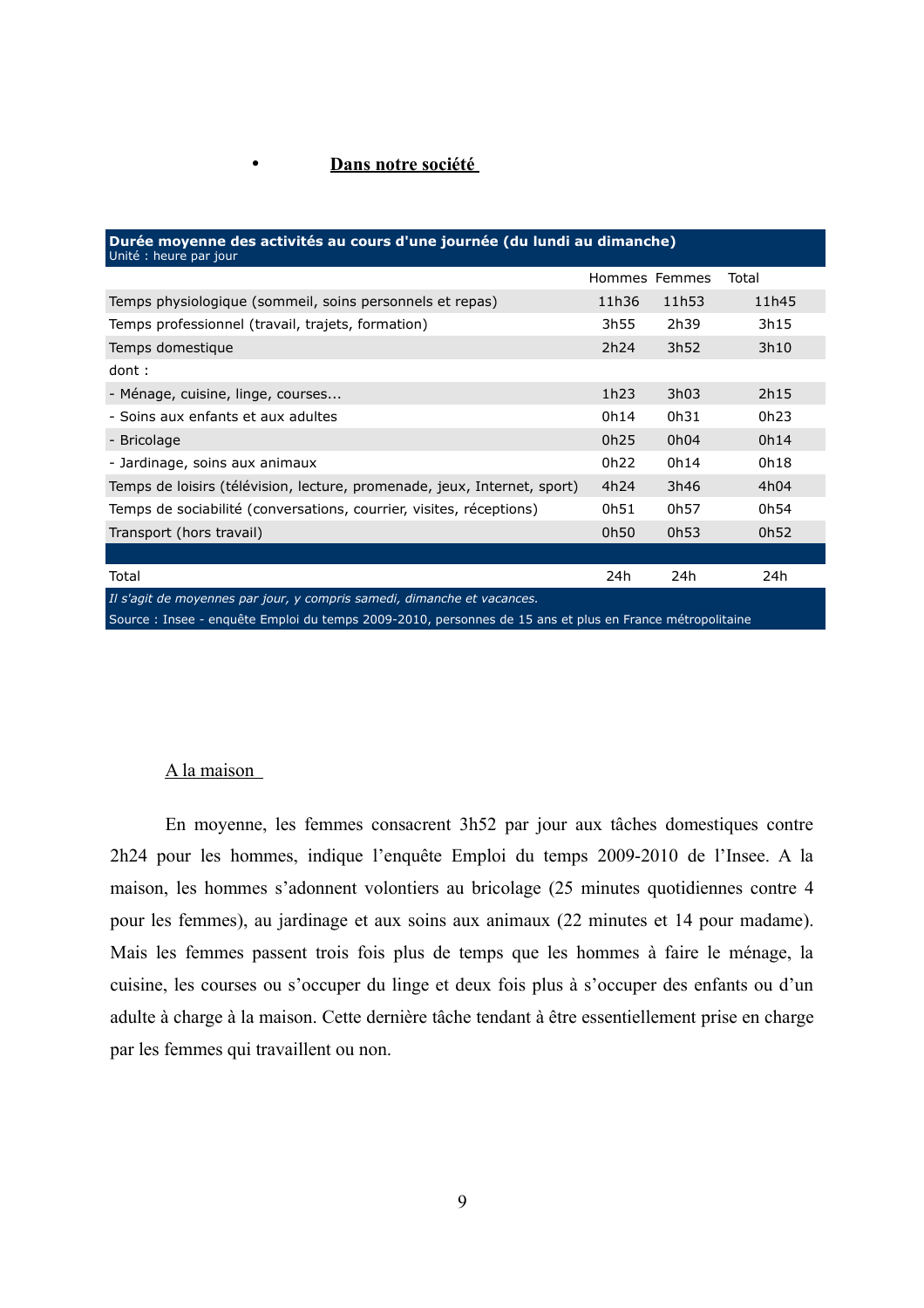En schématisant, les femmes s'occuperaient, au quotidien, des tâches les moins valorisées et les hommes de ce qui se voit, de ce qui dure. L'égalité dans la sphère domestique serait beaucoup plus lointaine que dans l'univers professionnel. Les inégalités au sein du foyer auraient des répercussions dans bien d'autres domaines pour les femmes, où elles seraient freinées, de la vie professionnelle à l'engagement politique ou associatif notamment. Ce serait l'une des raisons qui explique l'essor du temps partiel féminin, mais aussi leur faible représentation en politique ou dans les instances dirigeantes d'associations. On retrouve ces écarts également dans les loisirs (temps consacré à la télévision, à la lecture, au sport...) : les femmes y consacrent en moyenne 3h46 par jour contre 4h24 pour les hommes.

Cela dit, on constate une évolution. Si l'on ne considère que les actifs ayant un emploi, en dix ans, le temps journalier consacré par les femmes au travail domestique a baissé de 22 minutes et celle des hommes a augmenté... d'une petite minute. Au total, en 1999, elles prenaient en charge 66 % du temps imparti à ces tâches au sein du foyer, contre 63 % en 2010. Les femmes consacrent 3h26 en moyenne par jour à faire le ménage, les courses et s'occuper des enfants, contre 2h pour les hommes.

Les progrès sont donc bien lents. Au rythme actuel, il faudrait des décennies pour arriver à l'équilibre entre hommes et femmes au sein du couple.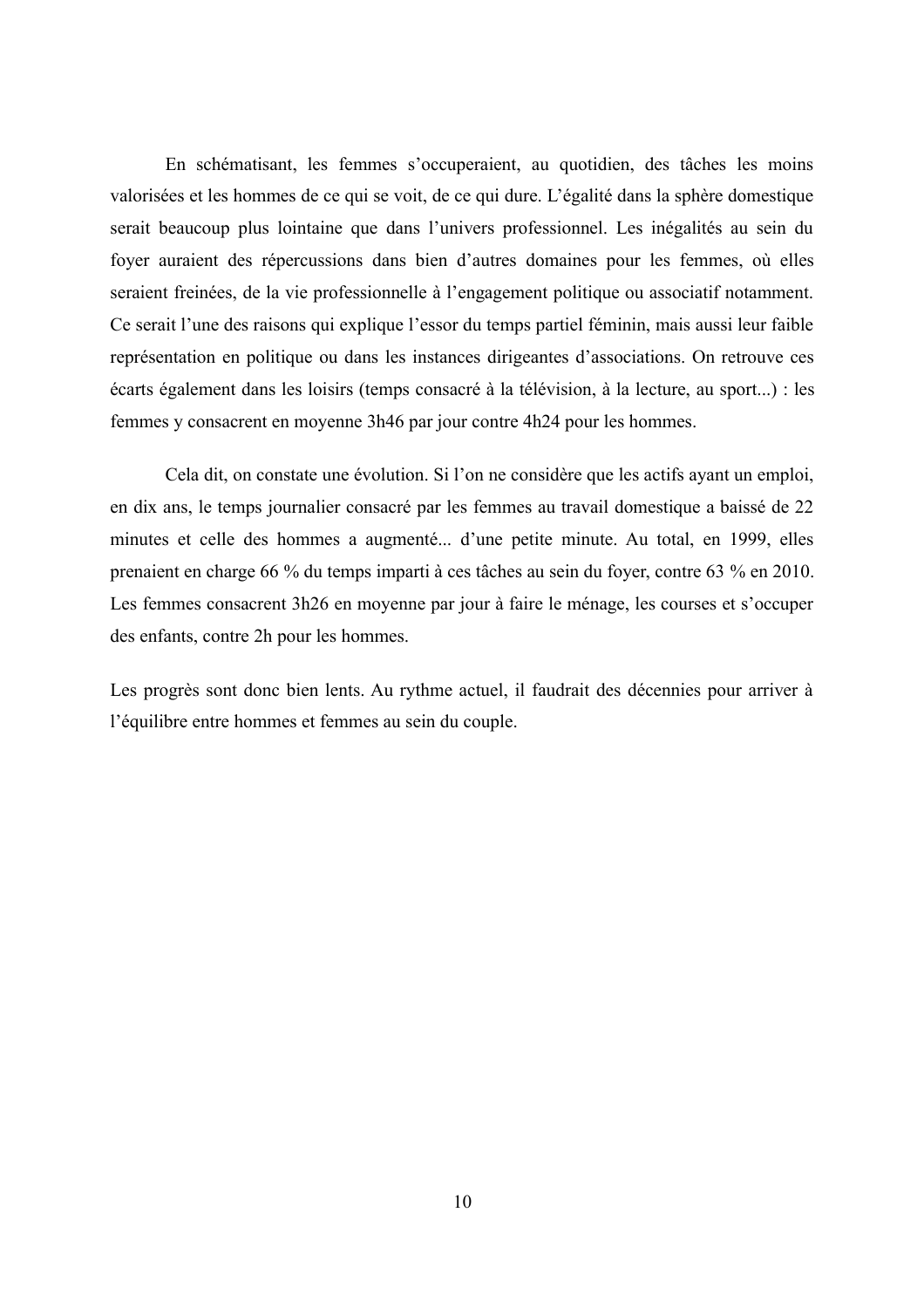| Evolution du partage des tâches domestiques          |                     |                        |                              |                     |                        |                              |                            |      |
|------------------------------------------------------|---------------------|------------------------|------------------------------|---------------------|------------------------|------------------------------|----------------------------|------|
|                                                      | Hommes              |                        |                              | Femmes              |                        |                              | Part des<br>femmes<br>en % |      |
|                                                      | 1999 (en<br>heures) | 2010<br>(en<br>heures) | Evolution<br>(en<br>minutes) | 1999 (en<br>heures) | 2010<br>(en<br>heures) | Evolution<br>(en<br>minutes) | 1999                       | 2010 |
| Temps<br>domestique                                  | 1:59                | 2:00                   | 1                            | 3:48                | 3:26                   | $-22$                        | 66                         | 63   |
| - dont<br>ménage,<br>cuisine, linge,<br>courses, etc | 1:04                | 1:08                   | $\overline{4}$               | 3:06                | 2:35                   | $-31$                        | 74                         | 70   |
| - dont soins<br>aux enfants et<br>aux adultes        | 0:11                | 0:18                   | $\overline{7}$               | 0:27                | 0:36                   | 9                            | 79                         | 67   |
| - dont<br>bricolage                                  | 0:30                | 0:20                   | $-10$                        | 0:04                | 0:05                   | $\mathbf{1}$                 | 12                         | 20   |
| - dont<br>jardinage,<br>soins aux<br>animaux         | 0:14                | 0:14                   | 0                            | 0:11                | 0:10                   | - 1                          | 44                         | 42   |
|                                                      |                     |                        |                              |                     |                        |                              |                            |      |

Source : Insee, France métropolitaine - actifs ayant un emploi

Source: http://www.inegalites.fr

#### Au travail

Le site du Ministère du Travail, de l'Emploi et de la Santé publie des restrictions destinées aux employeurs pour lutter contre les inégalités des sexes.

L'égalité de traitement entre les hommes et les femmes dans le travail implique le respect de plusieurs principes par l'employeur :

- · interdictions des discriminations en matière d'embauche,
- absence de différenciation en matière de rémunération et de déroulement de carrière,  $\bullet$
- · obligations vis-à-vis des représentants du personnel (élaboration d'un rapport écrit et négociation),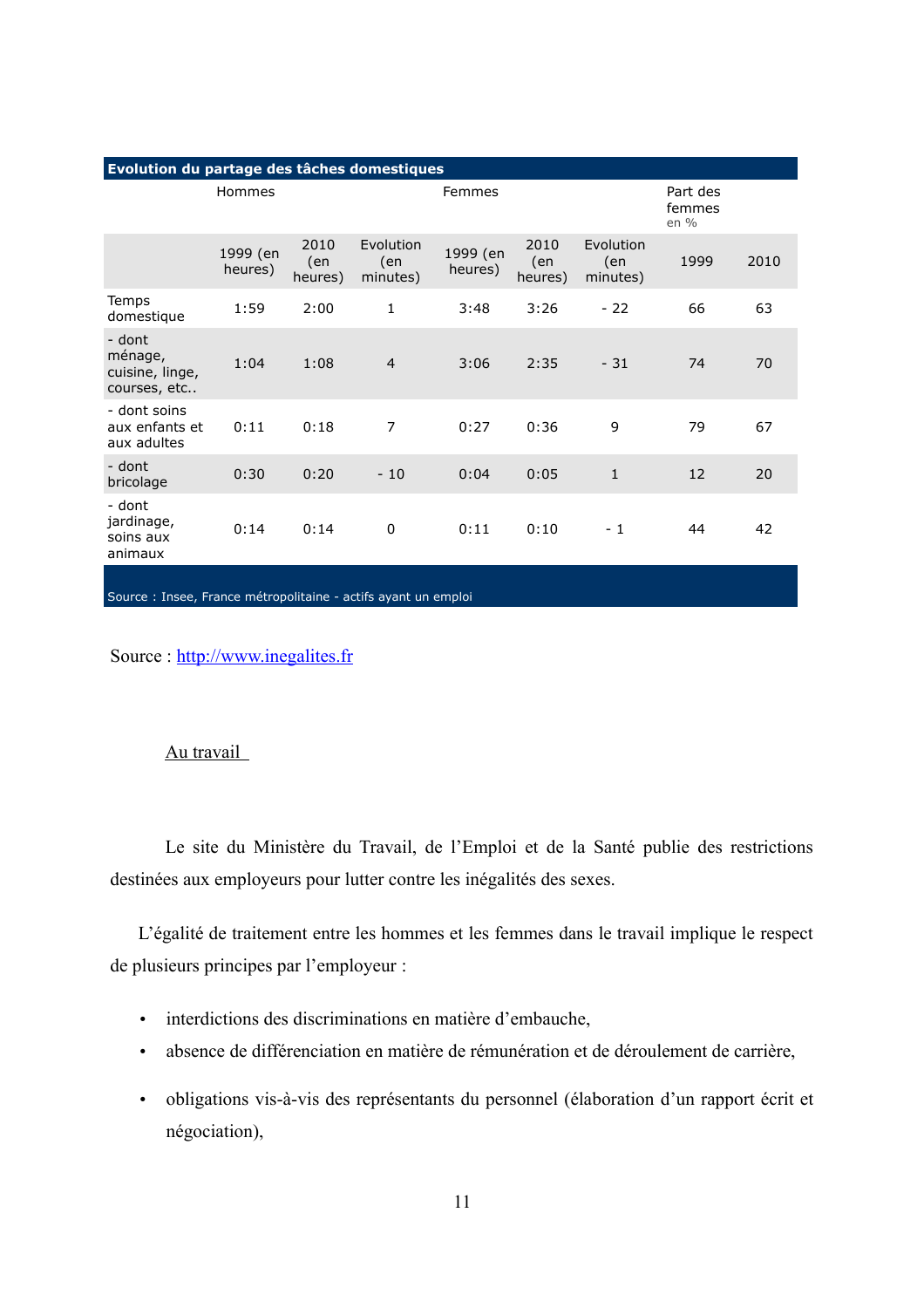· information des salariés et candidats à l'embauche et mise en place de mesures de prévention du harcèlement sexuel dans l'entreprise. Des recours et sanctions civiles et pénales sont prévus en cas de non respect de l'égalité homme-femme. En outre, dans les conditions précisées par le décret n° 2011-822 du 7 juillet 2011 cité en référence, les entreprises d'au moins 50 salariés seront soumises à une pénalité à la charge de l'employeur lorsqu'elles ne seront pas couvertes par un accord ou un plan d'action relatif à l'égalité professionnelle; cette disposition entre en vigueur à compter du 1 er janvier 2012 ou, pour les entreprises couvertes à la date du 10 novembre 2010 par un accord ou, à défaut, par un plan d'action destiné à assurer l'égalité professionnelle entre les femmes et les hommes, à l'échéance de l'accord ou, à défaut d'accord, à l'échéance du plan d'action.

Pourtant, sur le terrain, les chiffres publiés par l'Insee montrent le contraire :

- Les femmes sont plus au chômage que les hommes (10,7% contre 8,8%).

- Les femmes restent concentrées dans des métiers dits "féminins" (agents d'entretien, enseignantes, infirmières...).

- Les femmes occupent plus que les hommes des emplois non-qualifiés où temporaires.

- A statut égal, les femmes sont moins payées que les hommes (écart de 25% en 2002).

- Les femmes occupent moins de fonctions de direction que les hommes.

Cela parait surprenant, l'école et la société tente de surmonter ces inégalités hommesfemmes alors pourquoi persistent-elles ? Quelque chose de plus ancré dans les mœurs doit surement agir sur ces comportements, un phénomène peut être environnemental tel que le milieu social peut être un facteur déterminant.

#### 2) Influence du milieu social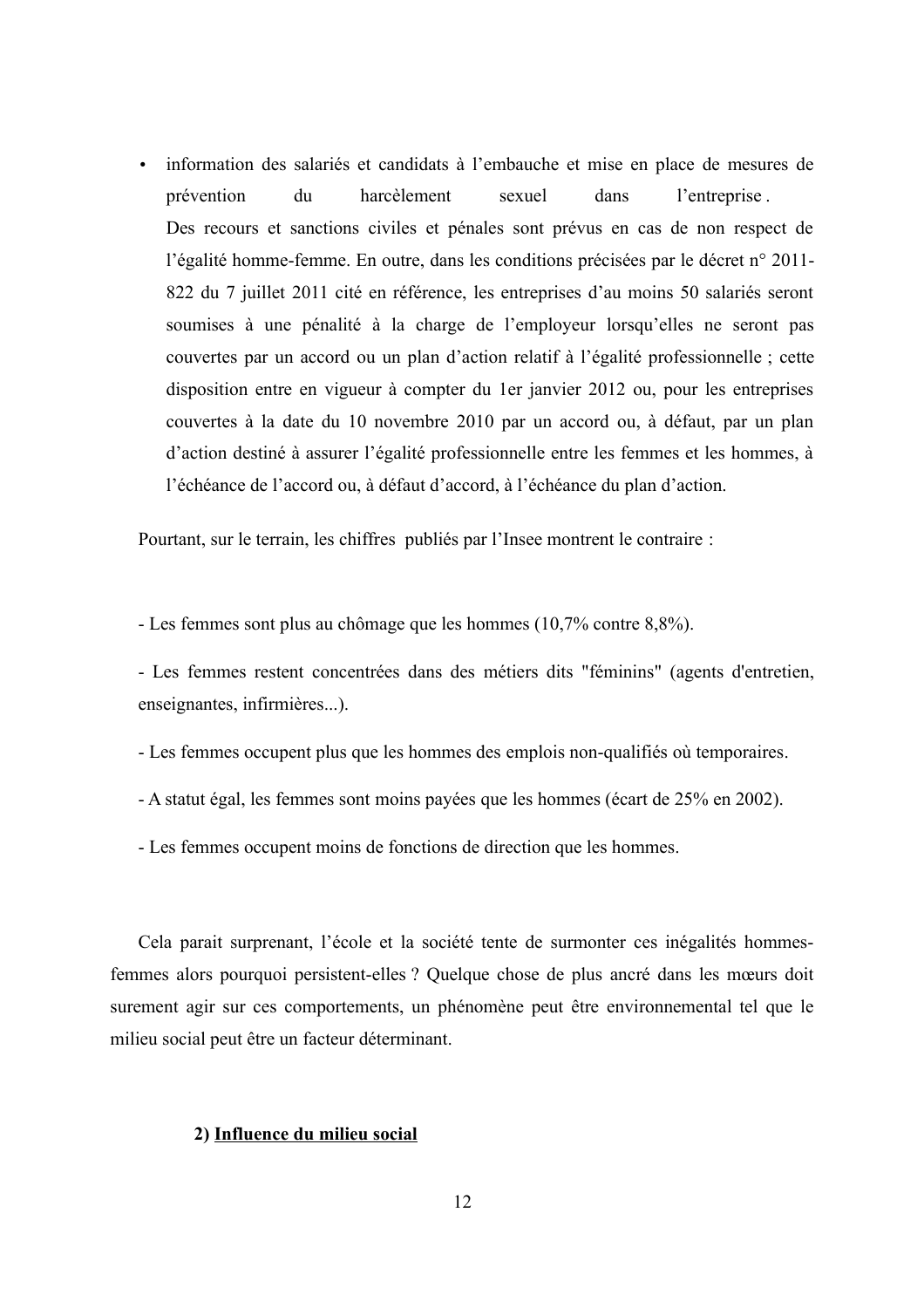D'après Le dictionnaire de sociologie le Robert seuil, le milieu désigne l'ensemble des conditions extérieures, naturelles ou sociales, dans lequel se déploie une personne ou un groupe.

Ce terme, qui désigne l'environnement d'un sujet individuel ou collectif, n'acquiert de précision qu'après désignation des caractéristiques choisies et étudiées : milieu économique local ou international, politique, culturel. Dans une perspective systémique, l'attention se portera sur l'étude des relations dynamiques entre le sujet et les différents éléments de son environnement. Définition élaborée par Pierre ANSART.

Je me suis intéressée au travail d'Emile ZOLA, écrivain mais aussi sociologue précurseur qui déjà au XIXème siècle était touché par l'influence du milieu social.

Je cite « Dans l'étude d'une famille, d'un groupe d'êtres vivants, je crois que le milieu social a [...] une importance capitale ».

Dans le Dictionnaire des sciences humaines : l'influence du groupe sur la conscience individuelle semble confirmée par les études de psychologie sociale. En 1952, SILOMON E. ASH avait démontré qu'une personne est prête à changer d'avis sous l'influence d'un groupe, même si elle a trouvé la bonne réponse à un problème alors que tous les autres se trompent. C'est « l'effet ASH ». Quelques années plus tard, la célèbre expérience de Stanley MILGRAM sur la soumission à l'autorité prouvait ce fait étonnant : des sujets ordinaires sont capables de se transformés en bourreaux (faire subir des punitions corporelles à quelqu'un) si une personne détenant suffisamment d'autorité leur demande de le faire...

#### A l'échelle nationale

Plus récemment, des études publiées sur le site des inégalités ont démontré que la France est l'un des pays où le milieu social exerce la plus grande influence sur le niveau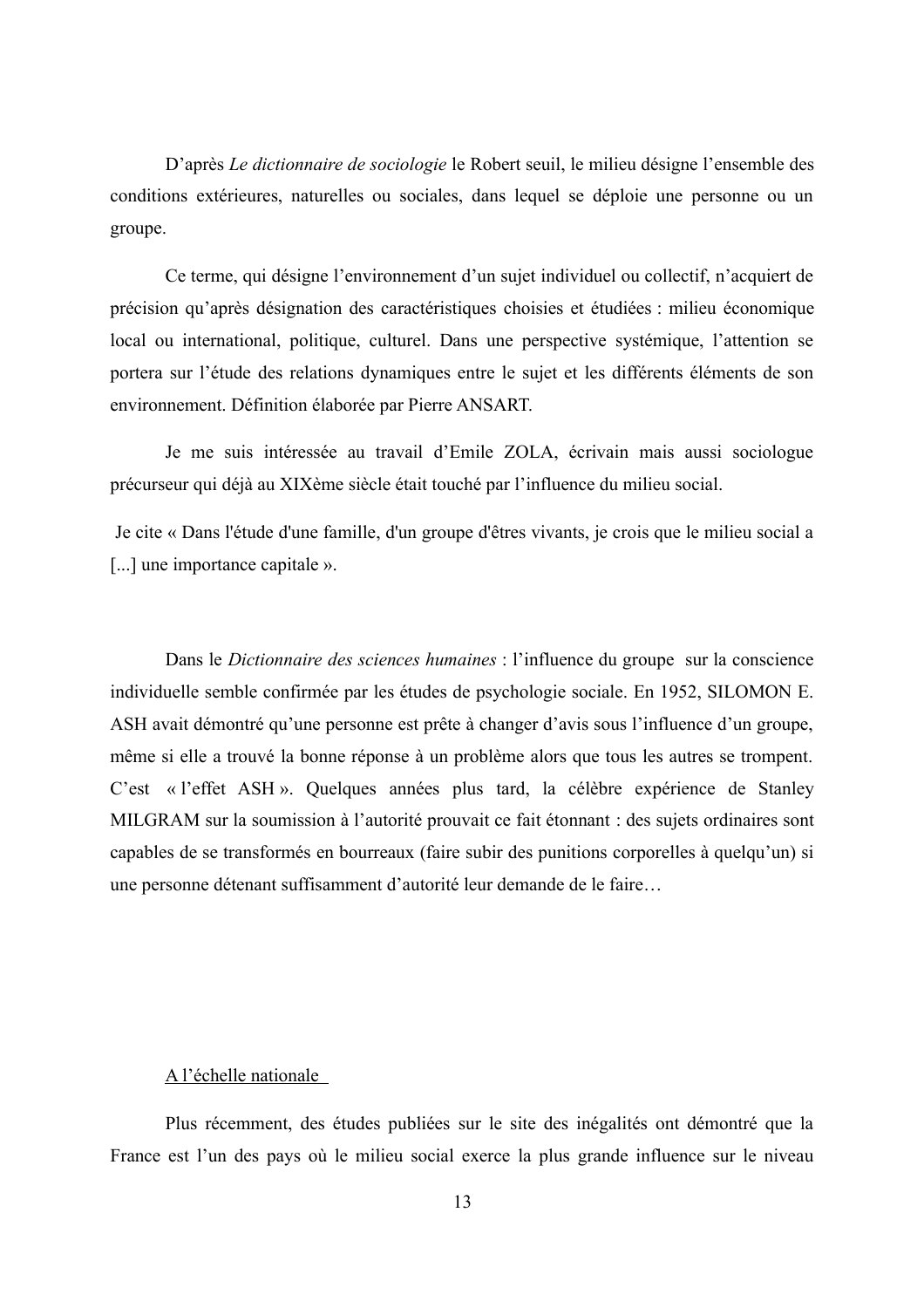scolaire des élèves. Il joue pour 50 points (sur environ 500 en moyenne) en lecture, selon l'enquête Pisa menée par l'OCDE en 2009 et autant pour les mathématiques, selon l'enquête de 2006. Le facteur est encore plus important qu'en Allemagne (44 points en lecture en 2009), dont le système scolaire est pourtant jugé très inégalitaire. Des pays très différents ont les meilleurs résultats : de l'Espagne au Portugal en passant par le Canada ou la Finlande.

La mauvaise position de la France peut s'expliquer par plusieurs facteurs. Les programmes valorisent plus qu'ailleurs la culture des catégories socialement favorisées : la maîtrise d'un savoir mathématique théorique et de la langue française. A partir du collège, le système très académique défavorise ceux qui peinent à entrer dans le moule. Les évaluations à répétition dévalorisent et contribuent à l'échec des plus faibles. Le travail demandé hors temps scolaire est important et profite à ceux qui disposent d'un soutien à domicile (des parents ou par le biais de cours privés). En 6ème, vers l'âge de 11 ans, les écarts entre catégories sociales restent marqués : 13,8 points sur 100 entre les ouvriers et les cadres supérieurs en français, 16,4 points en mathématiques. Les écarts sont stables entre les évaluations 2005 et 2008.



#### Impact du milieu social sur le score en lecture Source : OCDE, enquête Pisa 2009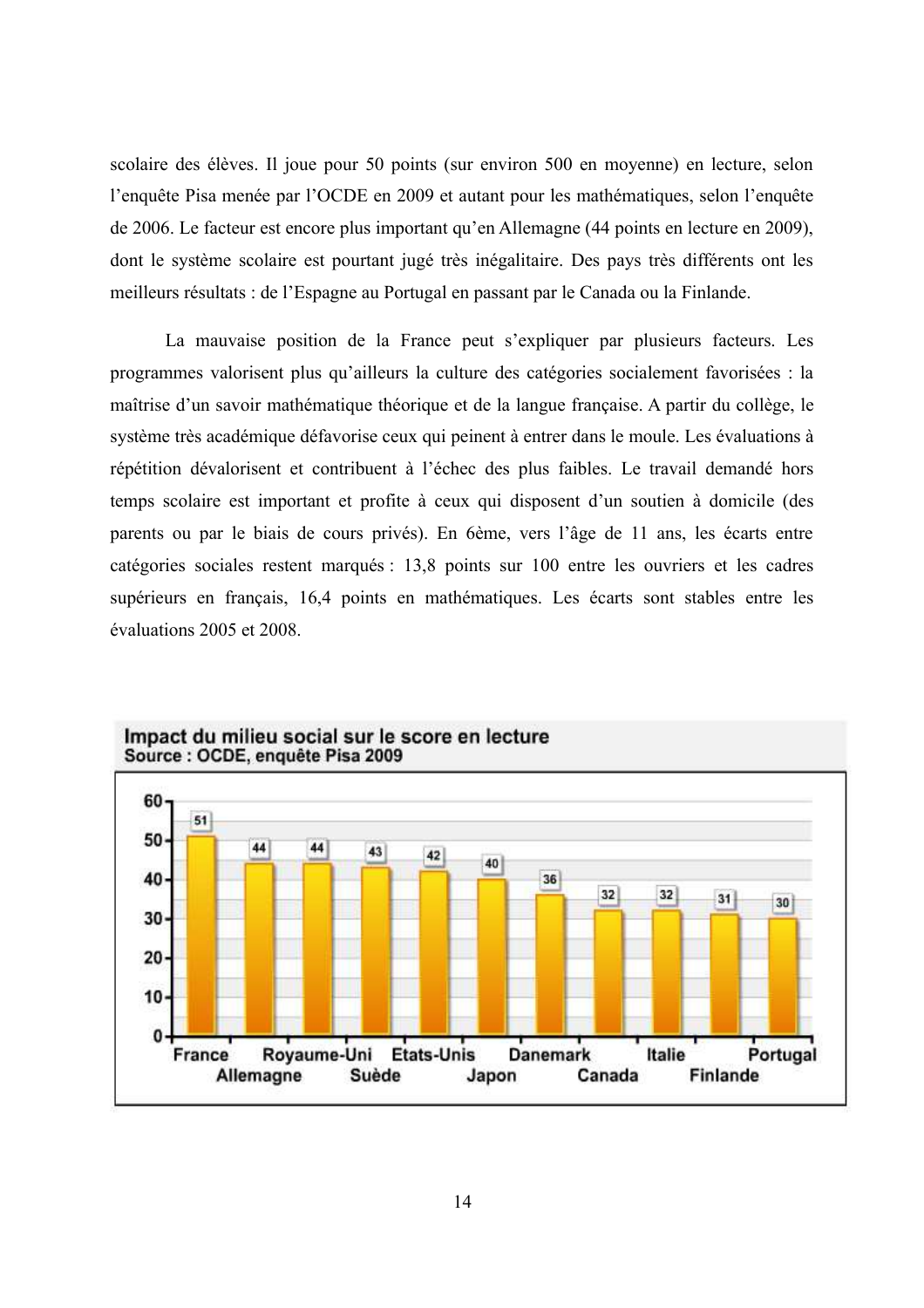La famille est censée préparer au mieux ses garçons/ses filles à jouer leurs rôles de sexe, dès leur vie d'enfant puis dans leur vie adulte. Ceci est rarement explicite, mais apparaît comme une dimension évidente et implicite de l'éducation. Au-delà du fait qu'elle offre aux enfants des modèles de comportements « masculins » ou « féminins », la famille constitue le lieu où, à la fois, certaines normes, attitudes, habitudes (au sens d'habitus) et savoirs/savoirfaire sont inculqués et où l'enfant apprend ce qu'il est souhaitable/raisonnable de viser pour sa vie d'adulte.

L'inégalité résulte de très nombreux facteurs qui vont du soutien direct des parents à la connaissance des rouages du système éducatif, en passant par les modes de vie (loisirs, pratiques culturelles, etc.).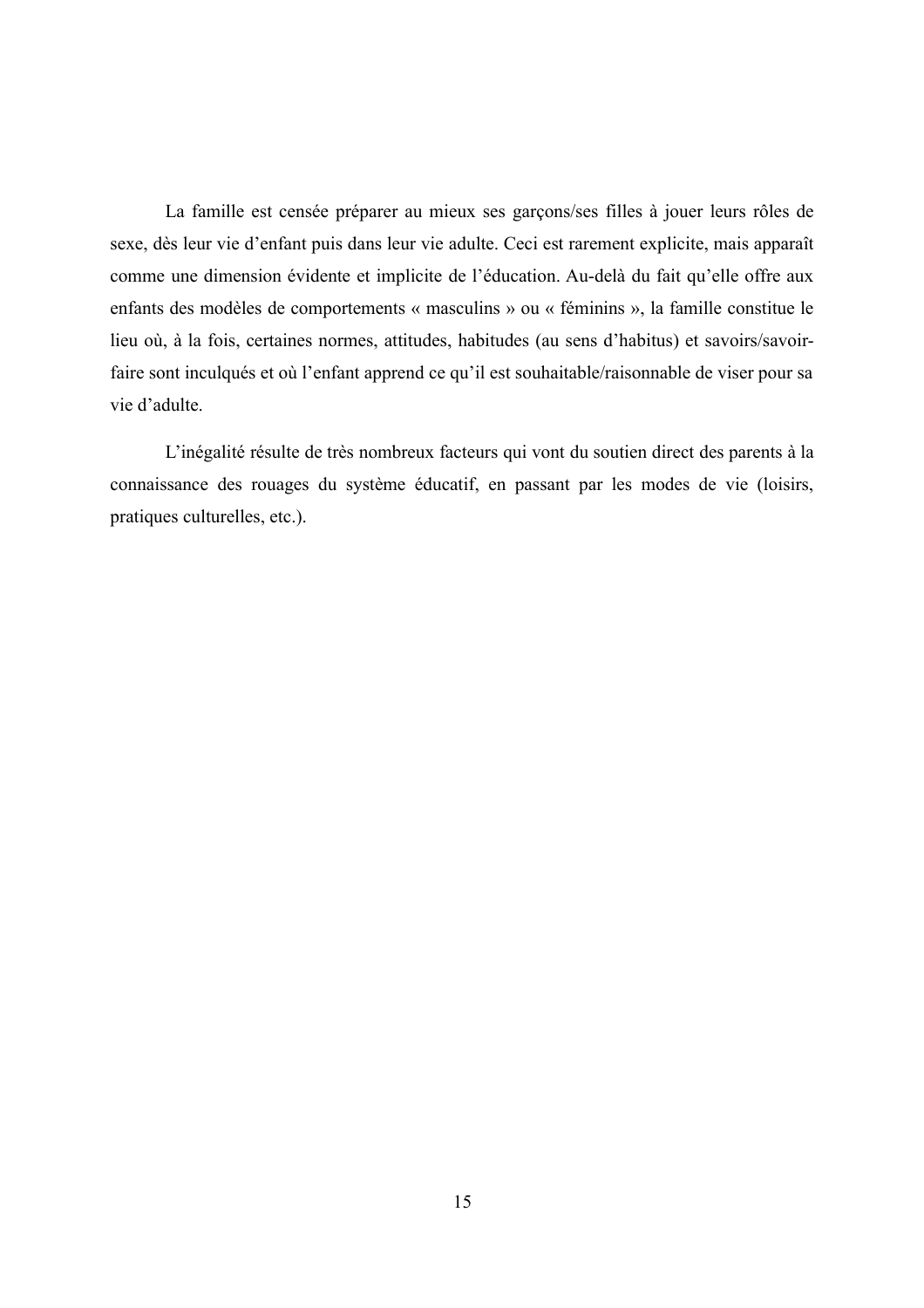| <b>Niveau</b><br>Unité : score sur 100 | scolaire                                                                                           | en | 6ème                    | selon | <b>l'origine</b> | sociale            | des  | élèves |
|----------------------------------------|----------------------------------------------------------------------------------------------------|----|-------------------------|-------|------------------|--------------------|------|--------|
|                                        |                                                                                                    |    | Niveau en mathématiques |       |                  | Niveau en français |      |        |
| Cadres<br>libérales                    | professions<br>et                                                                                  |    |                         | 76,3  |                  |                    | 67   |        |
|                                        | Professions intermédiaires                                                                         |    |                         | 67,2  |                  |                    | 61,2 |        |
| Employés                               |                                                                                                    |    |                         | 64,1  |                  |                    | 57,1 |        |
| Artisans, commerçants                  |                                                                                                    |    |                         | 63,6  |                  |                    | 57,2 |        |
|                                        | Agriculteurs exploitants                                                                           |    |                         | 67    |                  |                    | 57,3 |        |
| <b>Ouvriers</b>                        |                                                                                                    |    |                         | 59,9  |                  |                    | 53,2 |        |
| Inactifs                               |                                                                                                    |    |                         | 60,6  |                  |                    | 50,3 |        |
|                                        | Source : ministère de l'Education nationale - Evaluations septembre 2008. Année des données : 2008 |    |                         |       |                  |                    |      |        |

| Pratiques culturelles selon la catégorie sociale<br>au cours des 12 derniers mois<br>Unité: % |                             |                          |                        |                      |  |  |  |  |  |
|-----------------------------------------------------------------------------------------------|-----------------------------|--------------------------|------------------------|----------------------|--|--|--|--|--|
|                                                                                               | Ont lu au moins un<br>livre | Sont allés au<br>théâtre | Sont allés au<br>musée | Sont allés au cinéma |  |  |  |  |  |
| Agriculteurs                                                                                  | 50                          | 9                        | 19                     | 43                   |  |  |  |  |  |
| Artisans, commerçants                                                                         | 73                          | 20                       | 32                     | 54                   |  |  |  |  |  |
| Cadres supérieurs                                                                             | 90                          | 41                       | 60                     | 81                   |  |  |  |  |  |
| Professions<br>intermédiaires                                                                 | 81                          | 22                       | 49                     | 78                   |  |  |  |  |  |
| Employés                                                                                      | 68                          | 13                       | 33                     | 62                   |  |  |  |  |  |
| Ouvriers                                                                                      | 55                          | 9                        | 24                     | 43                   |  |  |  |  |  |
|                                                                                               |                             |                          |                        |                      |  |  |  |  |  |

Source : Ministère de la culture - Enquête sur les pratiques culturelles 2008, personnes de 15 ans et plus

Les pratiques culturelles (livres, cinéma, musées, théâtre, etc.) se sont diffusées au cours des trente dernières années, notamment parce que l'élévation du niveau de diplôme et des niveaux de vie se conjugue avec la croissance de l'offre (bibliothèques, patrimoine culturel, expositions...). Malgré tout, les écarts restent nets : 41 % des cadres supérieurs sont allés au théâtre au moins une fois dans l'année contre 9 % des ouvriers. 90 % des premiers ont lu au moins un livre contre 55 % des seconds. De fortes disparités persistent, notamment liées au niveau des diplômes : en 2000, 17 % de ceux qui ont au mieux le certificat d'études sont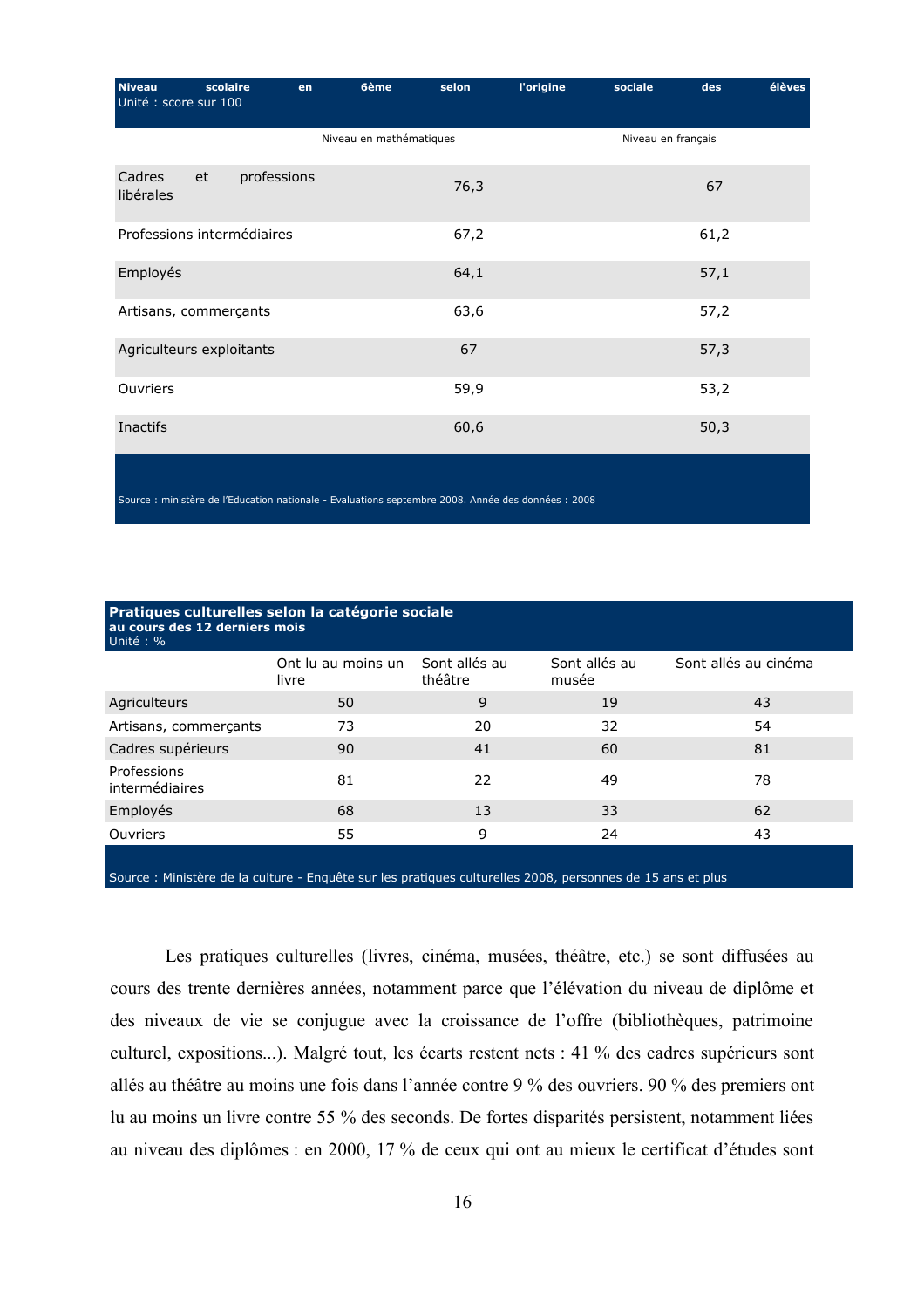allés au théâtre ou au concert au moins une fois dans l'année, contre 57 % de ceux qui ont un diplôme supérieur au bac. Un peu moins de la moitié des titulaires du certificat d'études ont lu au moins un livre, contre 85 % de ceux qui possèdent un diplôme de l'enseignement supérieur. Alors que, pour la majorité de la population, la télévision demeure le principal loisir, certainement parce qu'elle est la plus accessible. Peu d'efforts sont faits pour mettre à la portée de tous musées ou théâtres, qu'il s'agisse des prix, de la mise à disposition des œuvres ou de l'information sur les différents évènements qui s'y passent.

#### A l'échelle régionale

Dans le rapport n° 2006-052 de l'Inspection générale de l'éducation nationale paru en juillet 2006, une évaluation de l'enseignement dans l'académie de Lille a été réalisée. La région reste une des régions françaises où la proportion d'ouvriers est la plus importante

(44,6 %, 2ème rang après la Picardie) et, corrélativement, une des régions où la proportion de cadres et de professions intermédiaires est la plus faible (20ème rang national). La place du Nord-Pas-de-Calais n'a pas évolué entre les recensements de 1990 et de 1999, et la proportion de cadres et de professions intermédiaires a évolué comme la moyenne nationale. Le PIB régional par habitant représente, en 2002, 78,9 % de la moyenne nationale et 87,2 % de la moyenne hors Ile-de-France, ce qui place la région au 20ème rang, alors qu'elle occupait en 1992 le 19ème rang. Le revenu disponible brut des ménages par habitant place, en 2000, la région au dernier rang des régions métropolitaines, ce qui est un effet de la structure sociale de la population et non d'une différence salariale, les salaires par PCS observés dans la région étant identiques à ceux de la moyenne française. Cette faiblesse du revenu médian s'explique aussi par les spécificités de la région en termes de structure familiale (taille supérieure des ménages) et de taux d'activité des femmes, plus faible que dans le reste de la France. La proportion de familles monoparentales est également plus forte que dans le reste de la France  $(14\%$  contre 12 % pour les familles monoparentales).

Les disparités de revenus sont plus fortes que dans le reste de la France, l'importance de la dispersion tenant à la proportion importante de ménages à bas revenus, caractéristique forte de la région. L'éventail des revenus est ouvert vers le bas, contrairement à l'Ile-de-France où il est ouvert vers le haut. De plus, les disparités internes à la région sont très fortes,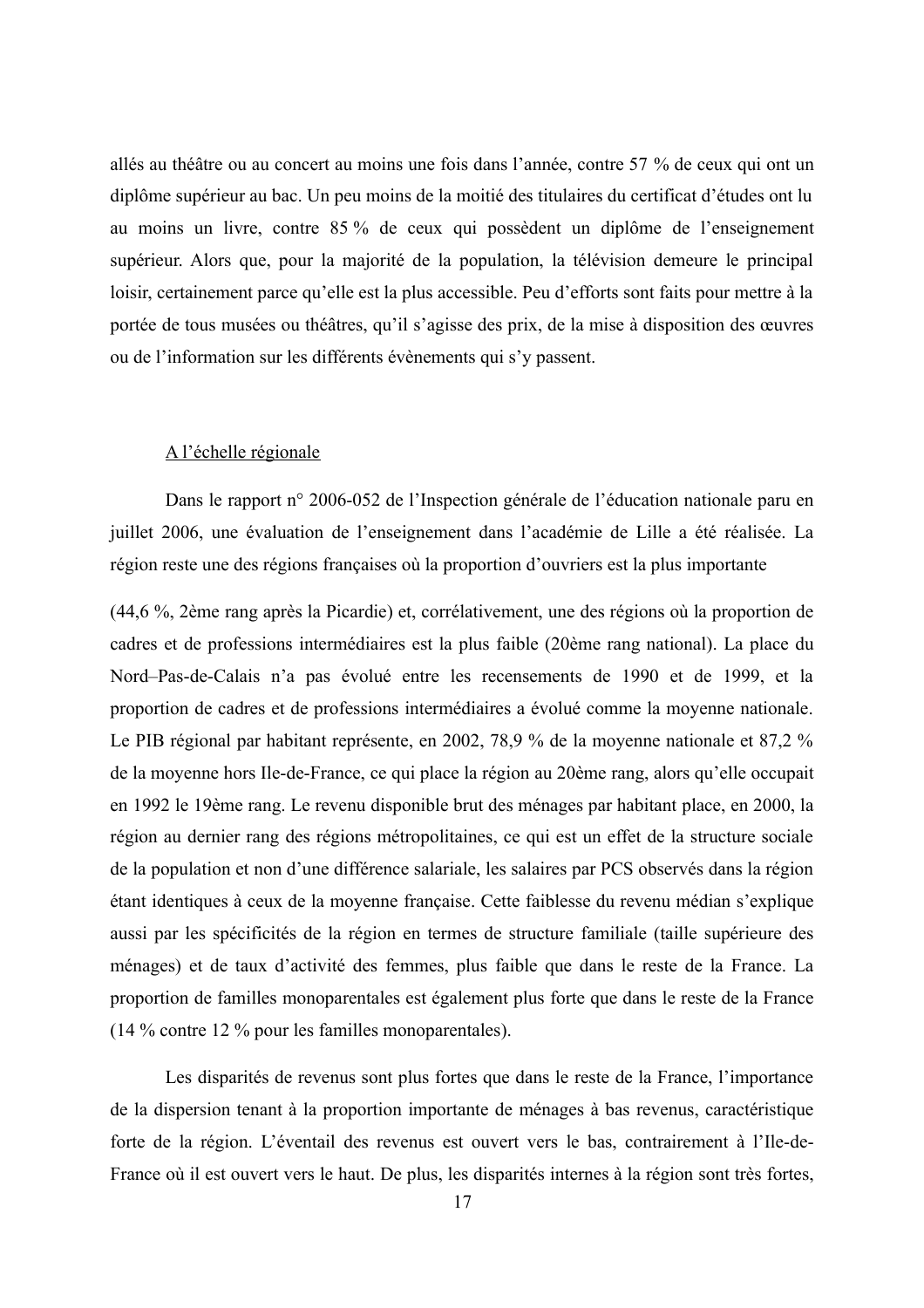notamment dans les grandes agglomérations et surtout les villes-centres. Ces inégalités sociales à l'intérieur des agglomérations se retrouvent d'une certaine manière sous forme d'inégalités scolaires fortes et d'absence de mixité sociale dans les établissements des grandes agglomérations.

La région présente un des plus forts taux de chômage (2ème région française), supérieur d'environ 3 points au taux national, mais l'écart semble se réduire : 16,4 % en 1996 dans la région contre 12,1 % au plan national, soit 4 points d'écart et 12,9 % en 2004 contre 9.9 % au plan national, soit un écart de 3 points. Il faut noter que la diminution de la population active, due au départ à la retraite de classes d'âge remplacées par des classes moins nombreuses arrivant sur le marché du travail, se produira avec quelques années de décalage. Les disparités internes à la région sont là aussi importantes. Le chômage se situe entre 8 et 9 % dans les zones de Berck-Montreuil, Flandre-Lys (Armentières) et Artois (Arras) et autour de 14-15 % à Roubaix, dans le Valenciennois, le Calaisis, la zone de Lens Hénin et le Boulonnais.

La région Nord–Pas-de-Calais a le 3ème taux national de bénéficiaires du RMI (57,8) pour 1000 contre 39 en moyenne nationale), ce pourcentage de « Rmistes » augmentant plus rapidement que dans le reste du pays. Les départements du Nord et du Pas-de-Calais se classent aux 7<sup>ème</sup> et 8ème rangs pour le pourcentage de bénéficiaires de minima sociaux (RMI, AAH, allocation de parent isolé).

A ces difficultés sociales s'ajoutent des conditions matérielles peu favorables, en matière de logement comme en matière de santé. Proportionnellement à son poids démographique, la région Nord-Pas-de-Calais compte une proportion très importante de logements anciens (parc immobilier des corons notamment). La proportion de logements dépourvus de conditions de confort (sans baignoire, ni douche et/ou sans WC à l'intérieur) est le double de celle que l'on observe nationalement. L'état sanitaire de la population est jugé d'après l'étude du SGAR

« contrasté et alarmant ». La population jeune est fortement soumise à la précarité et aux comportements à risques. Ces grandes difficultés sociales pèsent évidemment sur le système éducatif du Nord-Pas-de- Calais, car elles ont un effet de masse, concernant de très nombreux établissements, le plus souvent regroupés dans les mêmes quartiers. Ainsi près de 60 % des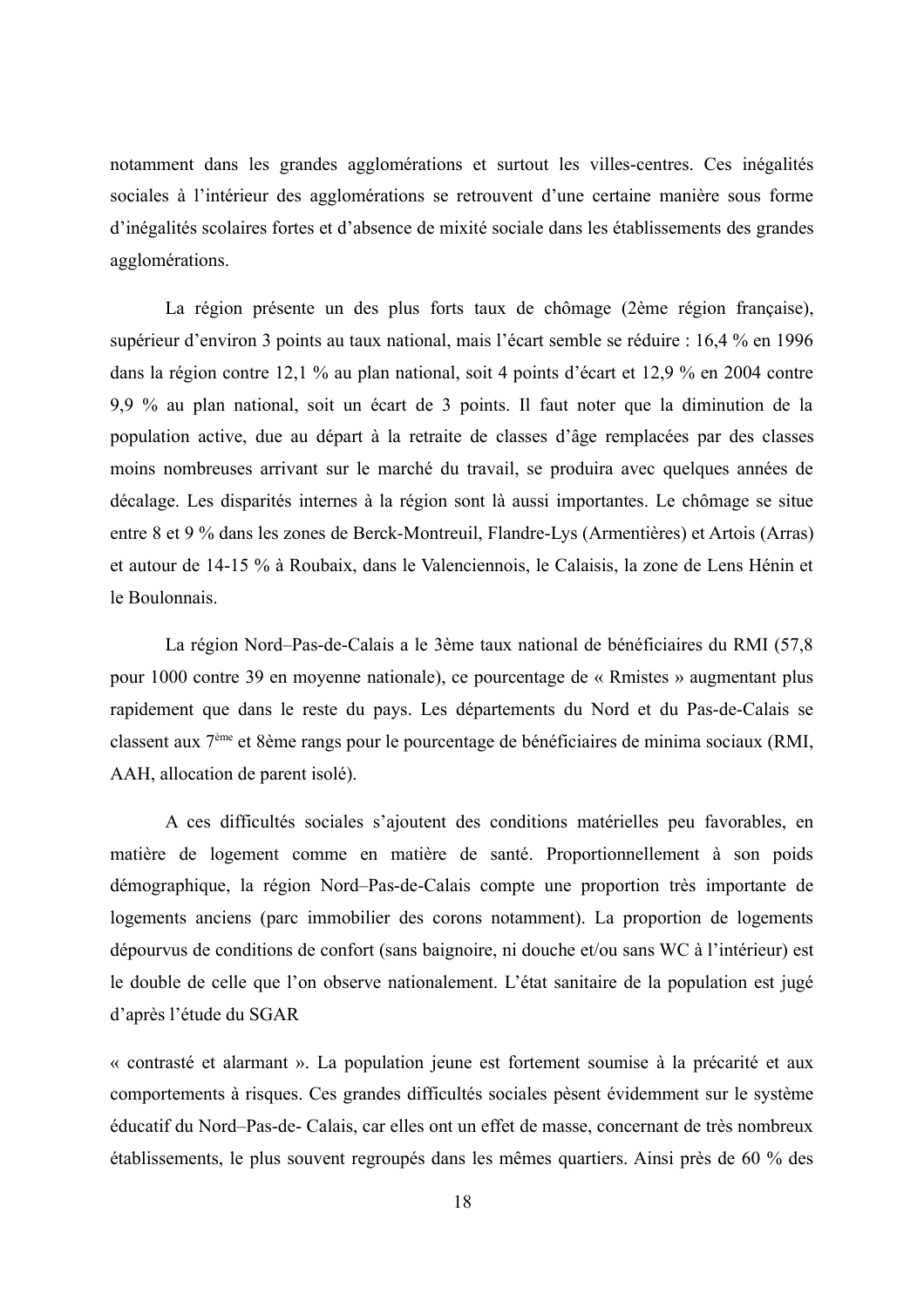collèges publics de l'académie comptent 60 % et plus d'élèves issus de milieux défavorisés; ce pourcentage dépasse 70 % dans plus d'un tiers des collèges et 80 % dans un dixième des collèges. L'ensemble de ces éléments montre une population en prise à des difficultés économiques et sociales importantes et donc une situation peu propice pour de nombreuses familles à la réussite scolaire

#### 3) Catégories sociales des enseignants du primaire

Dans l'article sur L'évolution de l'origine sociale des enseignants du primaire paru en 2010, les auteurs Frédéric Charles et Philippe Cibois arrivent à la conclusion suivante : le recrutement des enseignants est de moins en moins populaire.

Cet article met à profit dix enquêtes nationales de l'INSEE pour constituer une série temporelle sur l'origine sociale des enseignants entre 1964 et 1997. Évaluée sur plus de trois décennies, l'évolution du recrutement social des instituteurs ou des professeurs du second degré apparaît largement en phase avec celle observée pour toute la population active occupée. Du point de vue de leur milieu d'origine, il n'y a donc eu ni embourgeoisement, ni déclassement des enseignants. L'écart entre la distribution d'origine sociale des instituteurs et celle de tous les actifs occupés diminue nettement jusqu'à la fin des années soixante-dix, mais reste assez stable depuis lors. Pour les professeurs du second degré, la même diminution nette se prolonge de façon atténuée jusqu'en 1997. Entre 1994 et 1997, on observe toutefois, dans les deux degrés d'enseignement et pour les enseignants des deux sexes, une diminution de la proportion d'enfants de contremaître ou d'ouvrier qui contraste avec l'augmentation légère intervenue, sur la même période, dans l'ensemble de la population active occupée.

Des données de deux enquêtes auprès d'instituteurs parisiens (1953-1954 et 1973-1974), concluaient qu'un lent embourgeoisement général du milieu social des instituteurs et des institutrices se dessine de manière significative ». On noterait donc une évolution sociale. Cependant, dans cet extrait de l'enquête, l'idée parait controversée : « la proportion d'enseignants d'origine populaire croît de 30 % en 1964 à 35 % en 1970 pour atteindre 40 % en 1977. Elle décline ensuite lentement pour valoir un tiers en 1997. En plus de trois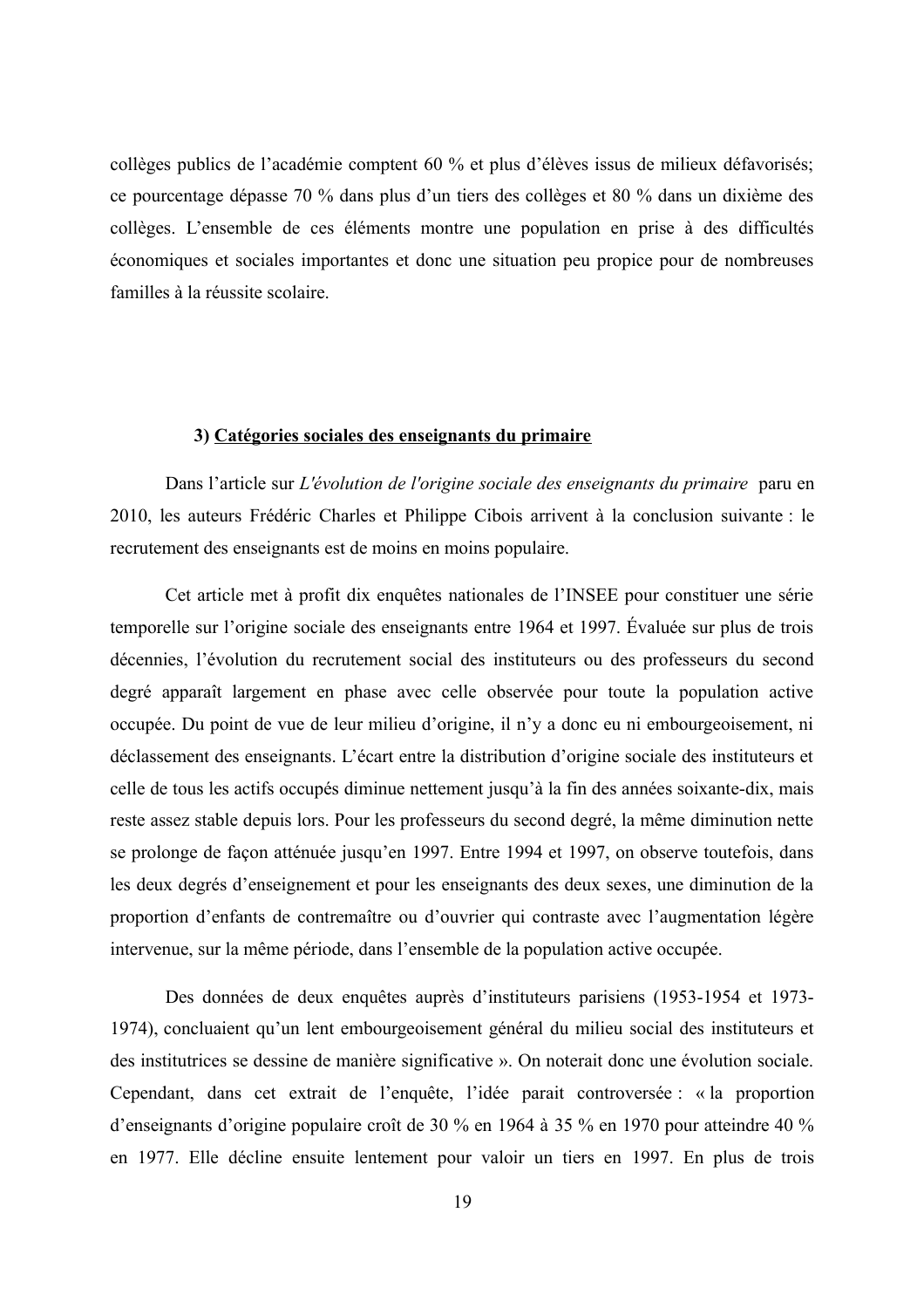décennies, le recrutement social des enseignants n'a donc pas été bouleversé. Ce sont donc aujourd'hui un peu plus d'un tiers des instituteurs et professeurs qui sont issus de ce milieu social, mais l'augmentation intervenue est dans la droite ligne de celle qu'a connue l'ensemble de la population active occupée. Voilà qui met quelque peu à mal l'idée, communément admise, d'une tendance de long terme à l'« embourgeoisement » du milieu enseignant. Entre l'enquête Emploi de 1994 et celle de 1997, la proportion d'enseignants issus des catégories ouvrières a décliné de 24 % à 22 % et ce mouvement s'oppose à l'augmentation légère intervenue, sur la même période, dans toute la population active occupée . On conclut donc que la catégorie des enseignants n'a pas fortement évolué, quelle suit le cours des autres catégories socioprofessionnelles.

L'article Le statut social des enseignants français Au prisme du renouvellement générationnel écrit par Géraldine Farges, analyse les transformations du statut social des enseignants en France, en s'interrogeant sur les conséquences des nombreux départs à la retraite qui caractérisent le début du XXIe siècle, et des recrutements consécutifs de « nouveaux enseignants ». La valeur sociale des professions de l'enseignement, le niveau d'études, la profession du conjoint et la profession du père sont principalement étudiés, à l'appui de données statistiques. Les éléments présentés témoignent d'évolutions contraires, en chiasme, dans le statut social des enseignants. Il montre que les plus jeunes bénéficient d'un « prestige» social et intellectuel moindre que les précédentes, alors même qu'elles comptent davantage d'enfants d'enseignants, professions intermédiaires, cadres ou professions libérales en leur sein. Par ailleurs, il repère que les comportements conjugaux des plus jeunes enseignants se distinguent de ceux de leurs aînés par une stabilité, voire un rebond, de la dynamique homogame, qui pourrait s'interpréter comme le signe d'une certaine fermeture sur lui-même du groupe enseignant.

#### **METHODOLOGIE** Π.

Ma recherche portant sur l'impact de l'appartenance sociale des enseignants sur les inégalités filles-garçons, j'ai testé mon hypothèse auprès d'enseignants exerçant dans la fonction publique dans différents milieux sociaux sur l'académie de Lille et Armentières.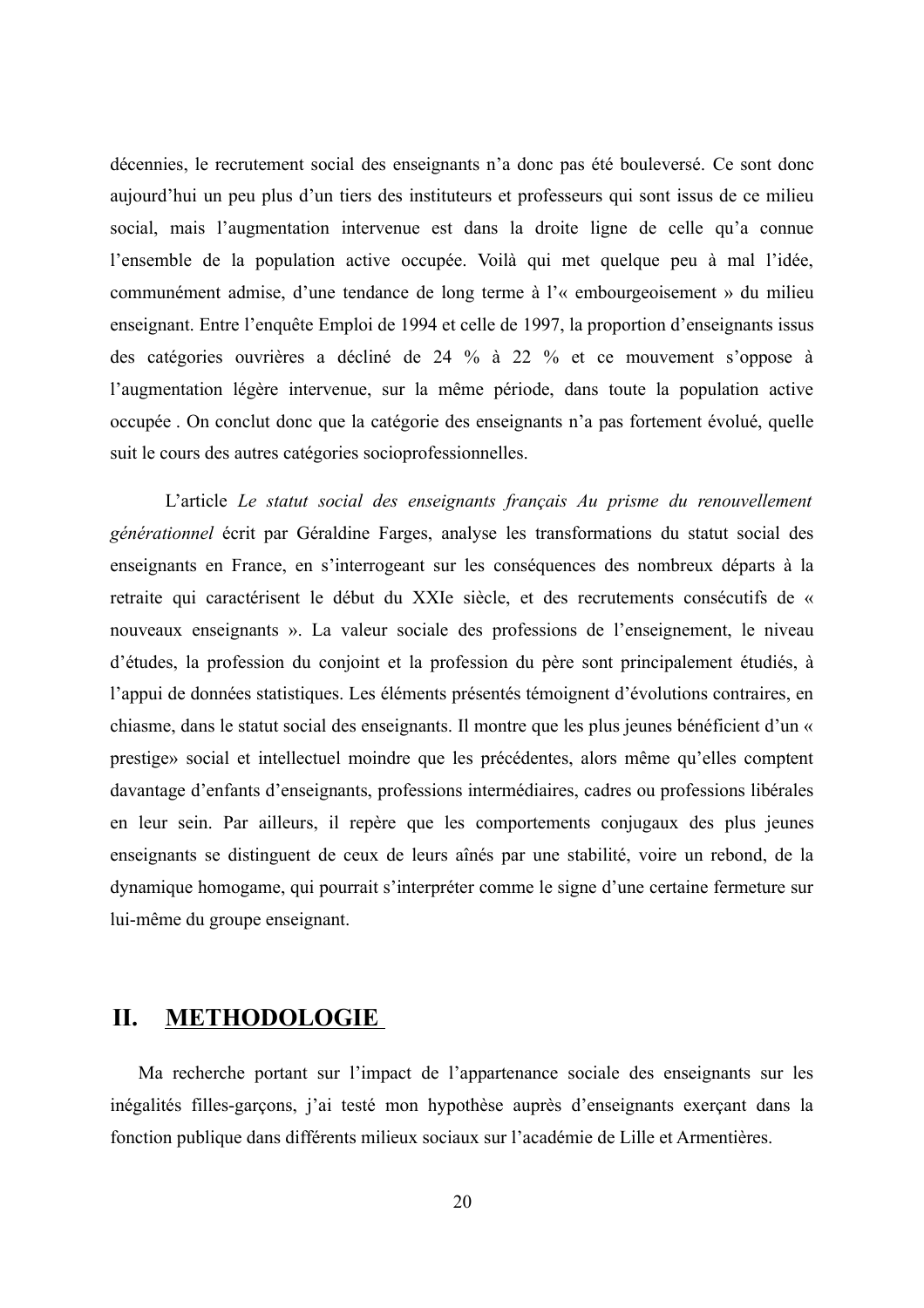#### 1) Questionnaire

J'ai voulu travailler sur la base du questionnaire (annexe) dans la mesure où c'est un moyen d'approcher beaucoup plus d'enseignants que par des entretiens. De plus, j'ai préféré le questionnaire anonyme car je pense que les professeurs des écoles peuvent davantage y répondre librement. De ce fait, j'espère que les réponses seront sincères et non des réponses dites conventionnelles

J'ai visé différents milieux sociaux pour que ma recherche soit plus objective et complète. Au total, j'ai distribué 30 questionnaires. Le choix des écoles s'est fixé par rapport à la renommée de la ville (enquête sociale) et à mes stages. Je les ai glissés dans une enveloppe et remis à la directrice des écoles. C'est donc cette dernière qui a distribué les questionnaires aux enseignants de son choix ou à ceux qui ont bien voulu se prêter à l'expérience. J'ai voulu toucher plusieurs implantations d'école dans la mesure où dans beaucoup de cas, les enseignants vivent près de l'école où ils enseignent. Le milieu social de l'enseignant peut éventuellement avoir un lien avec le milieu de l'école. Voici les lieux où ont été distribués les questionnaires.

- 10 questionnaires à Roncq à l'école Pauline KERGOMARD (ce qui représente la catégorie sociale moyenne)
- 10 questionnaires à Comines à l'école JACQUES BREL (ce qui  $\bullet$ représente la catégorie sociale défavorisée)
- 10 questionnaires à Bondues à l'école Maxence VAN DER  $\bullet$ MEERSH (ce qui représente la catégorie sociale favorisée)

#### Variables dépendantes et variables indépendantes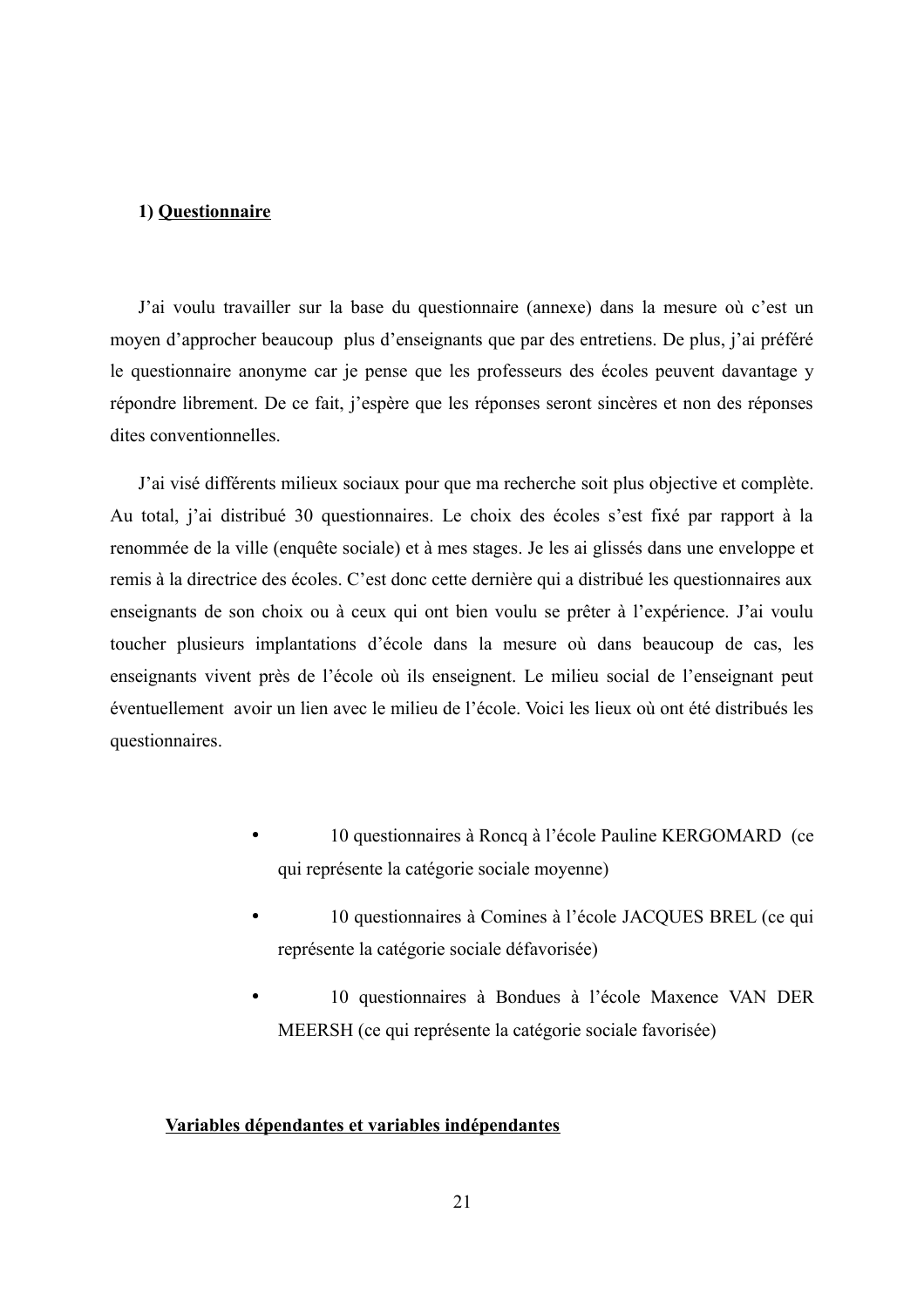#### Les variables indépendantes

 $\bullet$ 

#### $VI 1$ : l'origine sociale des élèves

Les enfants peuvent réagir différemment selon le milieu social qui les entoure. L'enseignant tente de s'adapter au mieux aux enfants.

Par exemple, lors de mon stage en Espagne, le professeur d'éducation physique a tenté une expérience afin de réduire les inégalités entre les filles et les garçons. En effet, lors de choix des équipes, l'enseignant a désigné deux filles pour former les groupes. On s'est aperçu que les filles choisissent d'abord les garçons et lorsqu'il n'y a plus de garçons, elles finissent par recourir aux filles. On constate donc que malgré les consignes du professeur celles-ci s'entêtent à sélectionner prioritairement les garçons. Bien que l'enseignant mette en avant les compétences physiques des filles cela n'a aucune incidence sur le comportement des élèves. Ceci démontre bien que les limites du professeur sont atteintes et que le niveau social des élèves prend le dessus.

 $VI$  2 : l'origine sociale des enseignants

La vision peut être différente selon le milieu social où les enseignants ont été éduqués. C'est pour cela que dans le questionnaire, il est demandé la profession des parents, si les enseignants interrogés ont eu une éducation différente que leur(s) frère(s) ou sœur(s), cela peut avoir des conséquences sur le comportement qu'ils ont face aux élèves.

#### Les variables dépendantes

VD 1 : l'avis du professeur sur l'inégalité fille-garcon

En effet, des enseignants peuvent reconnaître qu'inconsciemment ils participent aux inégalités entre filles et garcons. D'autres peuvent nier et proclamer que ce genre d'inégalités n'existe plus aujourd'hui, d'autres encore peuvent mentir.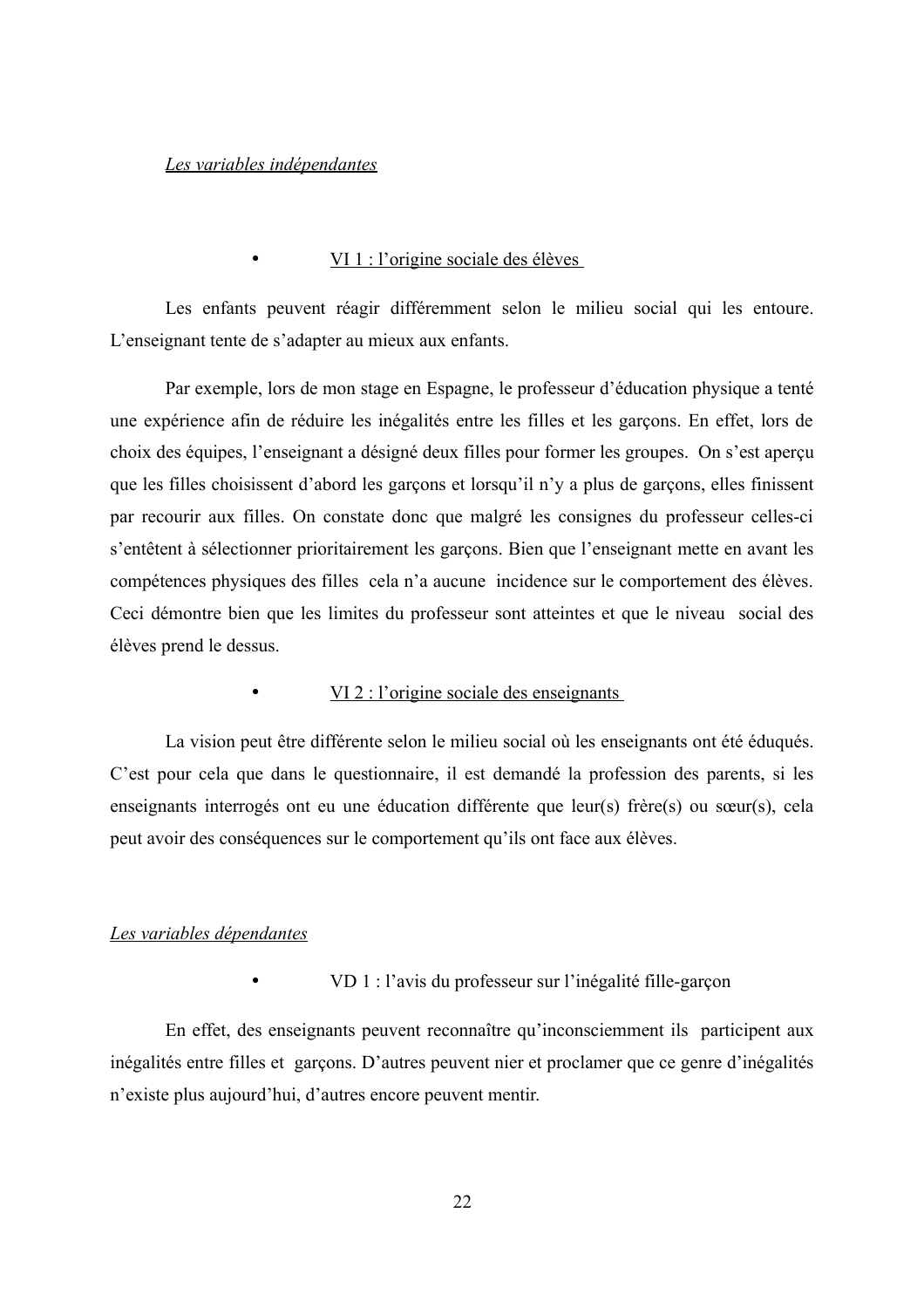#### VD 2 : personnalité de l'enseignant  $\bullet$

Des enseignants peuvent avoir été éduqués avec des inégalités entre frère(s) et sœur(s) ou avoir vu un modèle « macho » entre leur mère et leur père. Pour autant, il n'est pas automatique de reproduire le même schéma familiale. En effet, chacun peut prendre conscience de suivre ou changer de modèle.

#### VD 3 : le sexe de l'enseignant  $\bullet$

Il se peut que les hommes enseignants ne trouvent pas qu'ils on été éduqués d'une façon différentes que leur(s) sœur(s) car ils ne sont pas touchés directement par cette inégalité.

#### 2) Observations

Dans un deuxième temps, je suis allée sur le terrain faire des observations dans la mesure où je pense que ce procédé sera plus objectif que le questionnaire. Non pas que je juge que les enseignants, ayant l'amabilité d'avoir répondu à mon questionnaire, ne soient pas sincères. Mais parfois on ne se rend pas forcément compte de nos comportements. Je me suis basée sur des observations en fonction de mes lieux de stage :

- Une enseignante issue d'un milieu défavorisé qui exerce dans l'Ecole élémentaire JACOUES BREL à Comines, en classe de CM2. Elle a 59 ans, c'est d'ailleurs sa dernière année de professeur des écoles. Elle a deux garçons et son mari est également enseignant dans le primaire.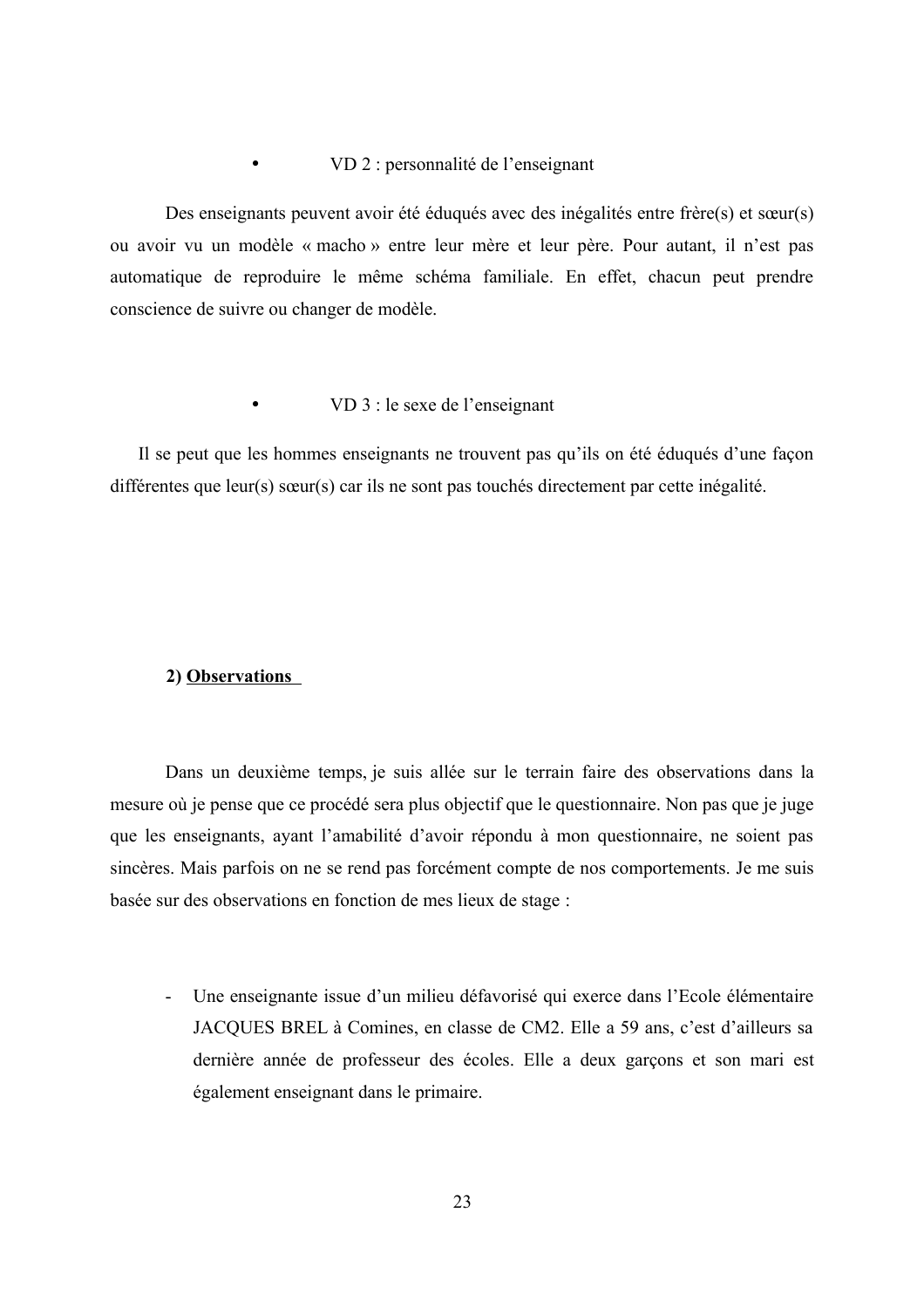- $\omega_{\rm{max}}$ Une enseignante issue d'un milieu favorisé qui exerce dans l'Ecole maternelle PAULINE KERGOMARD à Roncq, classe de petite section. Elle a 35 ans et a deux enfants, un garçon et une fille. Son mari est cadre.
- Un enseignant issu d'un milieu de classe moyenne qui exerce dans l'Ecole LA  $\bar{\mathbb{L}}$ FONTAINE à Tourcoing, en classe de CE1. Il a 37 ans et une fille. Sa femme est enseignante.
- Une enseignante issue d'un milieu de classe moyenne qui exerce dans l'Ecole de la Cruz à La Algaba en Espagne en classe de CE2. Elle a 32 ans et n'a pas d'enfant. Son conjoint est contrôleur métreur.

### Les paramètres d'observation :

- Temps de parole (comptages effectués sur une matinée)  $\bullet$
- **Punitions**
- affection
- la patience de l'enseignant
- Tâches ménagères de la classe
- Aide en cas de difficulté
- **Sports**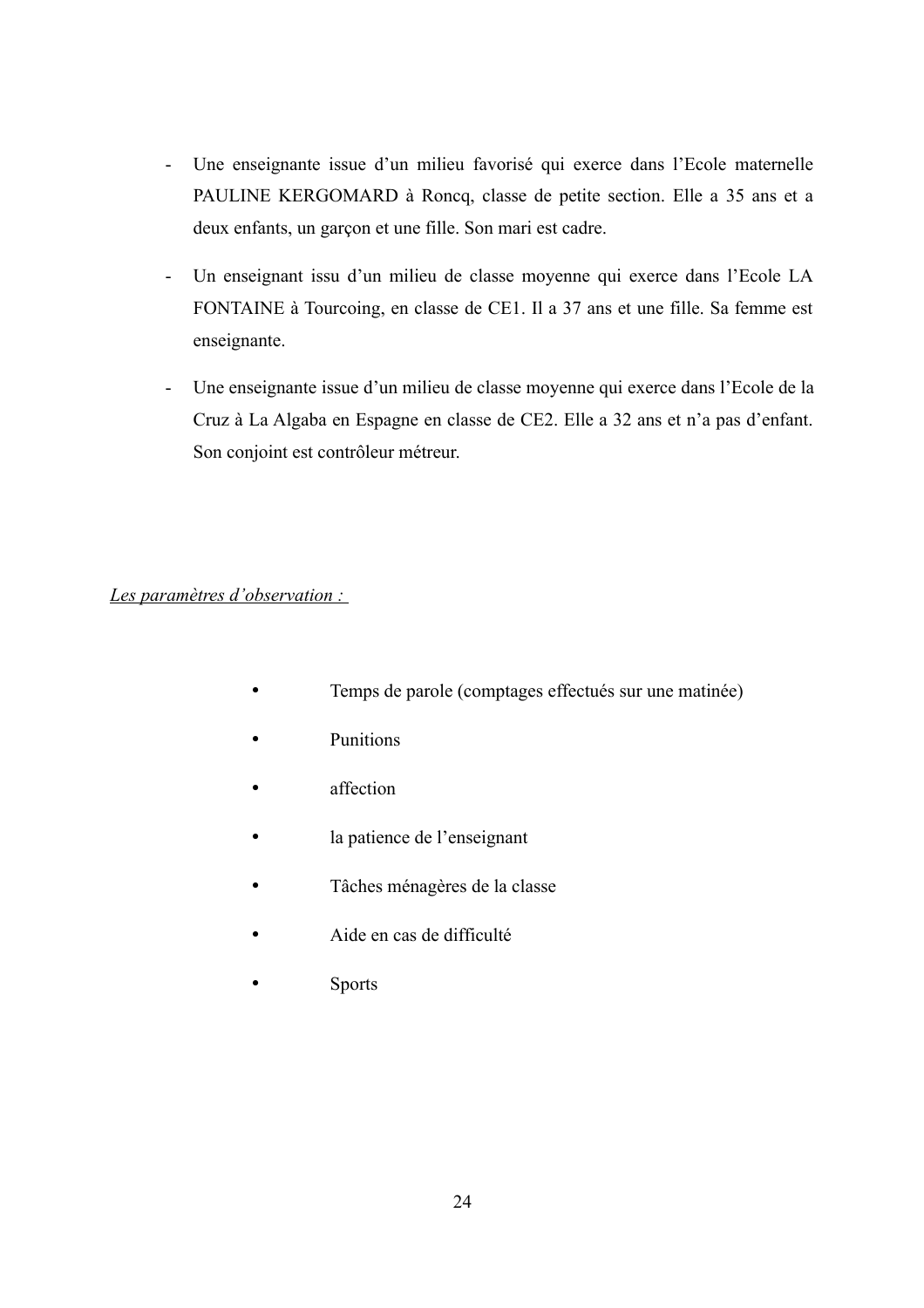#### I. **RESULTATS**

## 1) Questionnaire

Catégories sociales des enseignants interrogés :

| <b>Milieu social</b>  | Total sur 30 | Total en pourcentage |
|-----------------------|--------------|----------------------|
| Favorisé              |              | 30                   |
| <b>Classe moyenne</b> |              | 6U                   |
| <b>Défavorisé</b>     |              |                      |

Interprétations : sur les 30 enseignants interrogés, on remarque que la catégorie la plus représentative est la classe moyenne. Cependant, très peu de professeurs des écoles viennent d'un milieu défavorisé, en tout cas d'après ce questionnaire. Après ce tableau, tous les résultats seront donnés en pourcentage.

### Ayant reçus la même éducation entre filles et garçons

|  | $M!!$ and $SO(2)$<br><b>Milieu</b><br>ocial | <b>Jui</b> |  |
|--|---------------------------------------------|------------|--|
|--|---------------------------------------------|------------|--|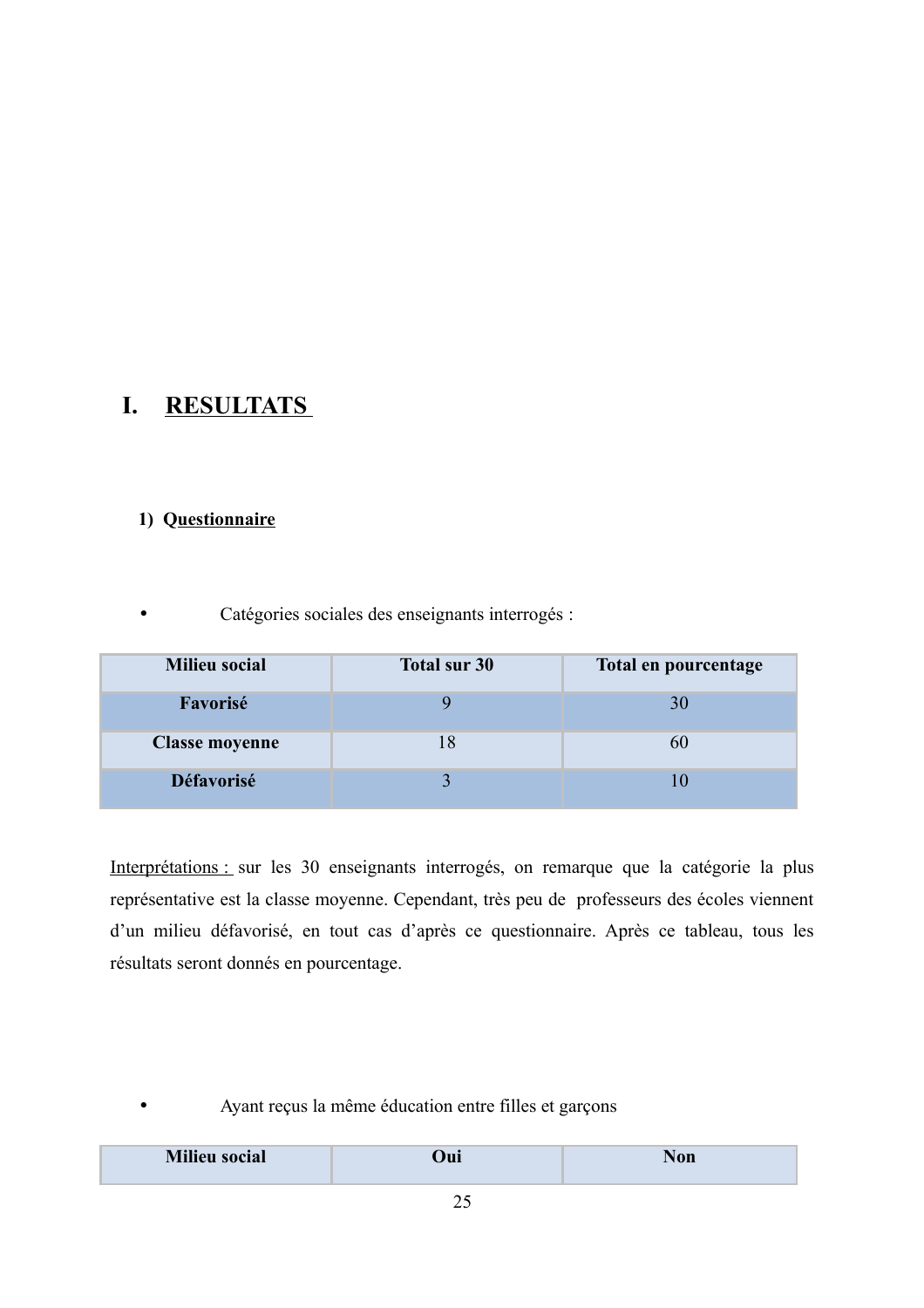| Favorisé              | 88.8 | U.   |
|-----------------------|------|------|
| <b>Classe moyenne</b> | 55.5 | 44.4 |
| défavorisé            |      | 00   |

Interprétations : ce qui est intéressant dans ces résultats est que les avis selon les milieux sont très différents. Les enseignants de la classe favorisée pensent quasiment tous qu'ils ont reçu la même éducation que leur(s) frère(s) et/ou sœur(s). Les classes moyennes répondent majoritairement « oui » cependant il n'y a pas un grand écart avec le « non ». La classe sociale défavorisée répond à un « non » à 100%. Ce qui signifierait qu'au plus on est élevé dans des milieux populaires, au plus l'écart se creuse entre l'éducation reçue entre filles et garçons. Cela dit, les résultats présentés ici sont à prendre avec des pincettes dans la mesure où le nombre d'enseignants par catégories est très loin très égal, donc il se peut que ces chiffres ne soient pas représentatifs.

La croyance aux inégalités fille-garçons à l'école :

| <b>Milieux sociaux</b> | oui  | non  |
|------------------------|------|------|
| Favorisé               | 22.2 | 77.7 |
| <b>Classe moyenne</b>  | 33.3 | 66.6 |
| <b>Défavorisé</b>      | 33.3 | 66.6 |

Interprétations : d'après ces chiffres, on constate que les résultats sont identiques pour les classes moyennes et défavorisées, qui pensent à 67% que les inégalités filles-garçons n'existent pas à l'école. Pour le milieu défavorisé, le résultat est le même avec encore un pourcentage plus élevé. Ce qui montre que les professeurs de milieux sociaux confondus pensent que l'école est un lieu neutre où il n'y a pas d'inégalité.

Réalisation inégalité selon le sexe: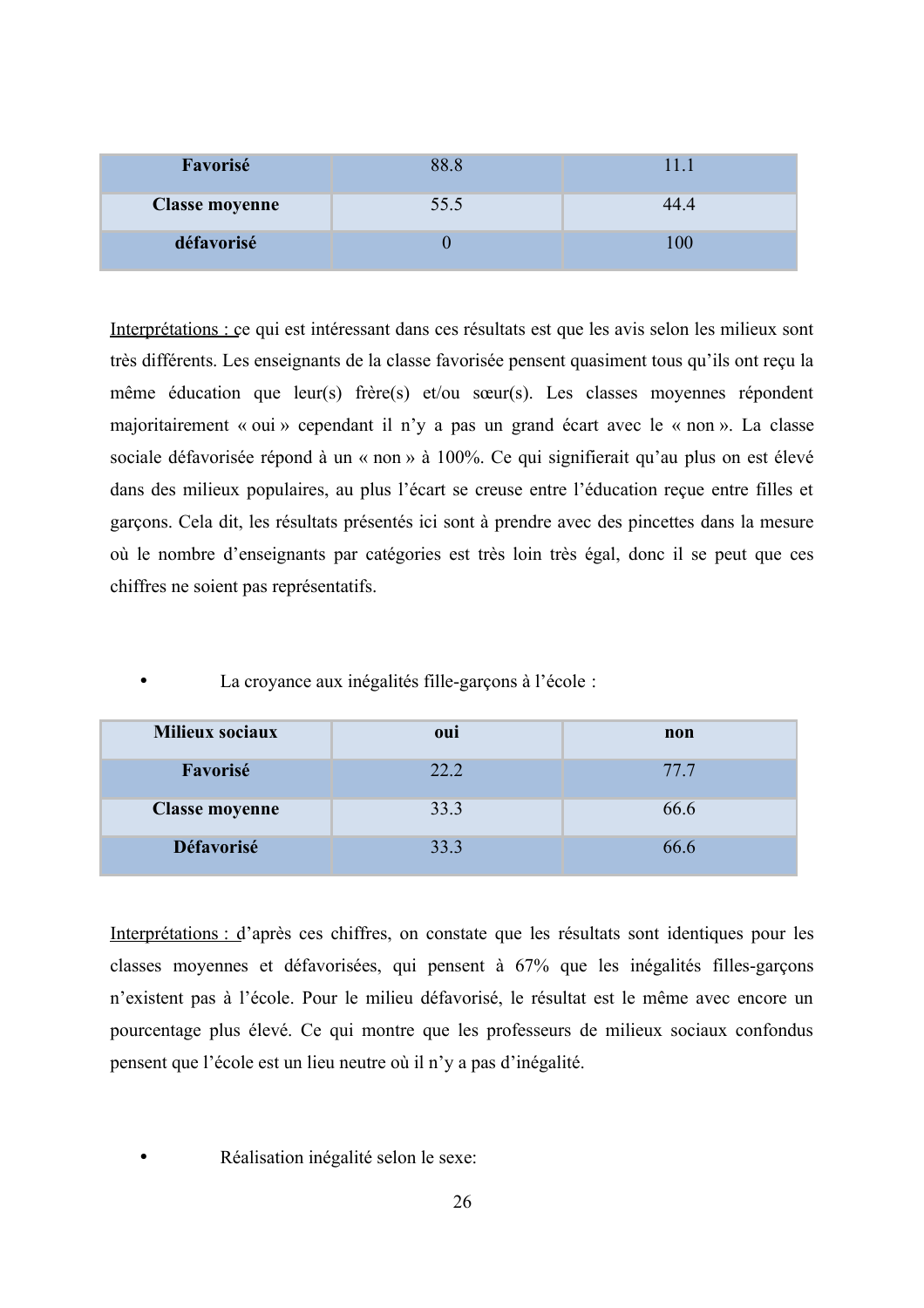| <b>Milieux sociaux</b> | Oui  | <b>Non</b> |
|------------------------|------|------------|
| Favorisé               | 11.1 | 88.8       |
| <b>Classe moyenne</b>  | 5.5  | 94.4       |
| défavorisé             |      | $100\,$    |

Interprétations : les résultats présents ici sont plus qu'évidents d'après les réponses précédentes. En effet, si les enseignants du premier degré pensent qu'il n'y a pas d'inégalités filles-garçons à l'école, il est évident qu'ils ne pensent pas en réaliser.

Critères du plan de classe :

| <b>Critères</b><br><b>et</b><br>milieux sociaux | Affinités entre les<br>élèves | Besoins des élèves | Mixité entre filles et<br>garçons |
|-------------------------------------------------|-------------------------------|--------------------|-----------------------------------|
| Favorisé                                        | 22.2                          | 55.5               | 22.2                              |
| <b>Classe moyenne</b>                           | 27.7                          | 55.5               | 16.6                              |
| Défavorisé                                      | $\theta$                      | 66.6               | 33.3                              |

Interprétations : la majorité des enseignants toutes catégories confondues portent plus d'importance aux besoins des élèves dans leur plan de classe. Ces réponses paraissent également logiques dans la mesure où ils ne pensent pas qu'à l'école il y a encore des inégalités entre les genres.

Répartition du temps de parole égale pour les filles et les garçons :

| Milieux sociaux | oul  | non |
|-----------------|------|-----|
| favorisé        | 88 X |     |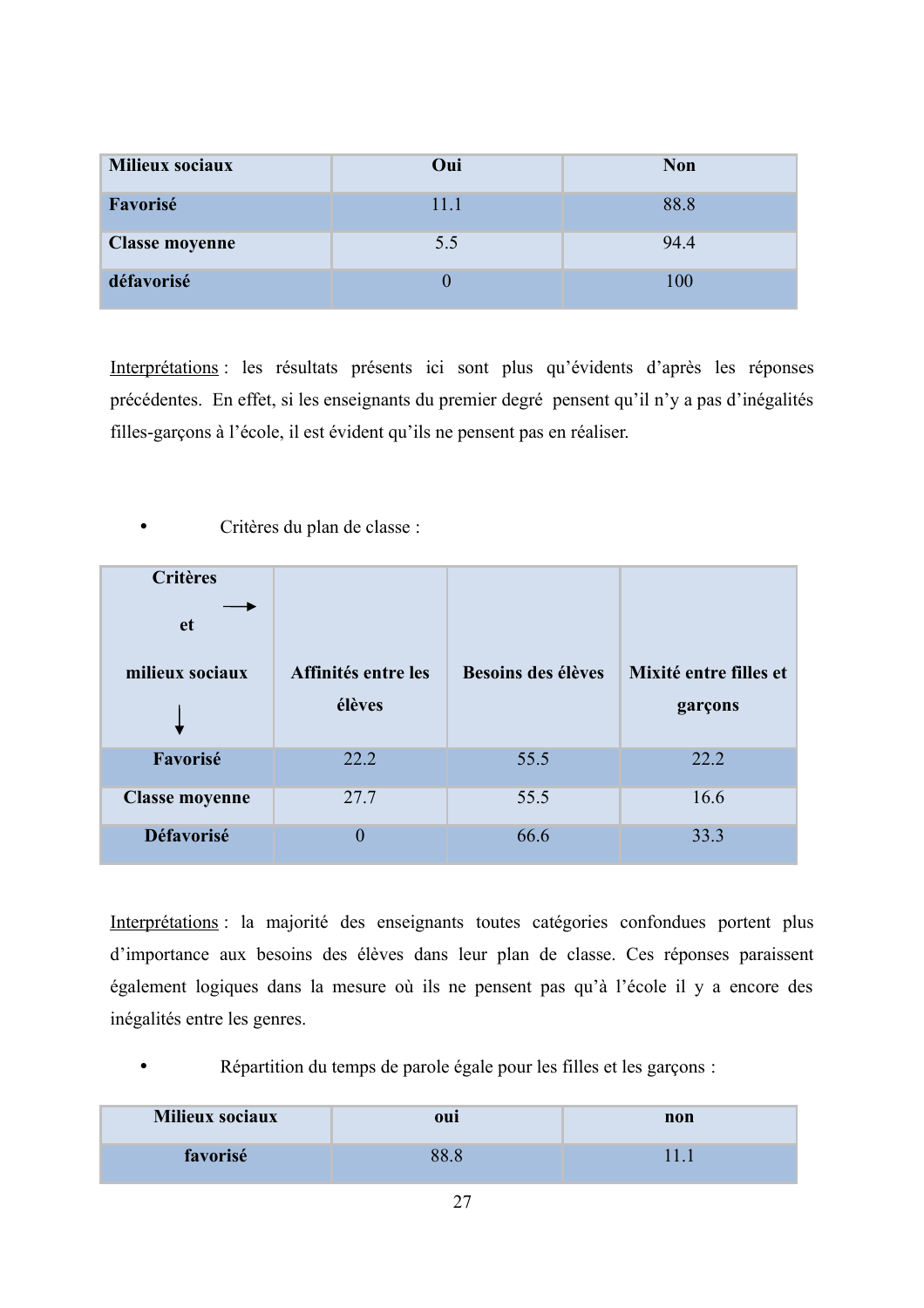| <b>Classe moyenne</b> | 94 | $\sim\cdot\cdot$ |
|-----------------------|----|------------------|
| défavorisé            |    |                  |

Interprétations : toutes les catégories sociales des enseignants confondues montrent qu'ils interrogent autant les filles que les garçons.

Equité dans les répartitions des tâches ménagères de la classe entre garçons et filles :

| Milieux sociaux       | oui  | non  |
|-----------------------|------|------|
| favorisé              | 88.8 | 11.1 |
| <b>Classe moyenne</b> | 72.2 | 27.7 |
| défavorisé            |      | 100  |

Interprétations : les enseignants provenant d'un milieu aisé pensent, pour 90% environ, répartir les tâches ménagères de la classe de manières équitables. Une grande majorité des classes moyennes le pensent également même si le résultat est moins important. Enfin, les classes défavorisées des enseignants admettent qu'ils ne sont pas équitables dans la répartition des tâches ménagères entre filles et garçons dans la classe. Mais attention, il faut encore une fois prendre ce résultat qui parait radical avec des pincettes, puisque sur les 30 enseignants interrogés seulement 3 sont issus de milieux défavorisés. Ce qui peut mener à des généralités alors qu'en réalité pas du tout.

| Milieux sociaux       | oui  | non  |
|-----------------------|------|------|
| favorisé              | 77.7 | 33.3 |
| <b>Classe moyenne</b> |      |      |

#### Rapport à l'autorité égal :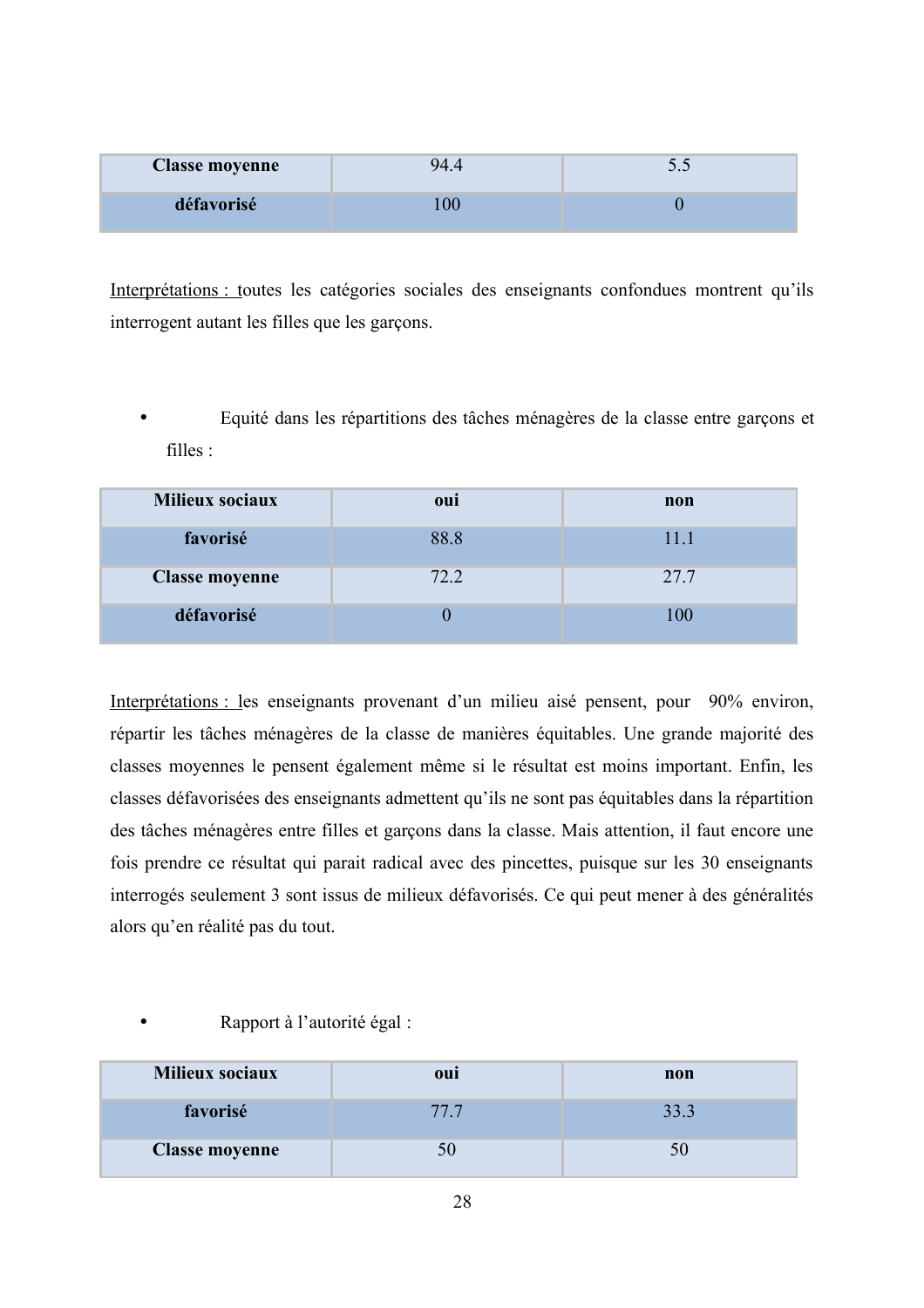| défavorisé | $\sim$ $\sim$<br>11<br>JJ.J | 66.6 |
|------------|-----------------------------|------|
|------------|-----------------------------|------|

Interprétations : les chiffres ici sont très différents selon le milieu social des enseignants. Si les enseignants des milieux favorisés pensent à 80% être aussi autoritaires avec les filles qu'avec les garçons, les classes défavorisées disent le contraire. Les résultats des classes moyennes sont très mitigés.

## 2) Observations

filles  $\bullet$ 

| <b>Milieux</b><br>sociaux<br>Paramètres  | Favorisé                                             | <b>Classe moyenne</b><br>$\mathbf{1}$          | <b>Classe</b><br>moyenne<br>$\overline{2}$     | Défavorisé                                     |
|------------------------------------------|------------------------------------------------------|------------------------------------------------|------------------------------------------------|------------------------------------------------|
| <b>Temps</b> de<br>parole<br>(comptages) | 15<br>(48%)                                          | 13<br>$(40.5\%)$                               | 11<br>(38%)                                    | 11<br>(33%)                                    |
| <b>Punitions</b>                         | Punitions<br>identiques que<br>celles des<br>garçons | Pas de punition<br>juste des<br>avertissements | Pas de punition<br>juste des<br>avertissements | Pas de punition<br>juste des<br>avertissements |
| <b>Affection</b>                         | encouragement                                        | encouragement                                  | Encouragement<br>et affection<br>physique      | Encouragement                                  |
| Patience                                 | Très patiente                                        | Très patiente                                  | Très patiente                                  | Très patiente                                  |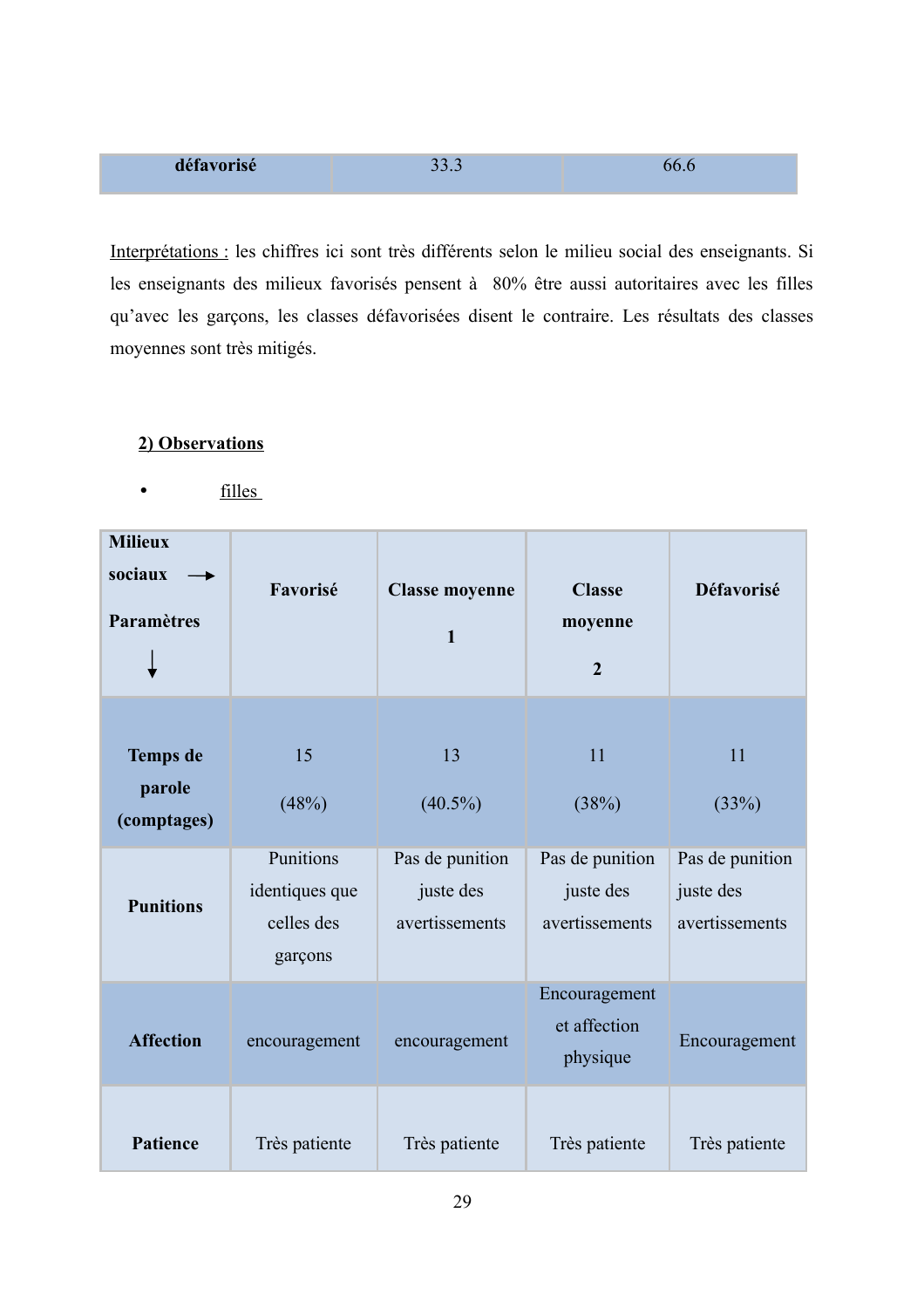|               |                   | Quasiment que        | Quasiment que     | Quasiment que    |
|---------------|-------------------|----------------------|-------------------|------------------|
|               |                   | les filles car elles | les filles car    | les filles car   |
| <b>Tâches</b> | Autant que les    | sont volontaires     | elles sont        | elles sont       |
| ménagères     | garçons           |                      | volontaires       | volontaires      |
|               | Ont autant d'aide | Aide davantage       | Aide les enfants  | Aide davantage   |
| <b>Aide</b>   | que les garçons   | les garçons          | en difficulté peu | les garçons      |
|               |                   |                      | importe le sexe   |                  |
|               | L'enseignante     | Les filles           | Les filles        | L'enseignante    |
|               | fait les équipes  | choisissent          | choisissent       | fait les équipes |
| <b>Sport</b>  | en prenant en     | d'abord les          | d'abord les       | en prenant en    |
|               | compte de la      | garçons              | garçons           | compte de la     |
|               | mixité            |                      |                   | mixité           |

garçons  $\bullet$ 

| <b>Milieux</b><br>sociaux<br><b>Paramètres</b> | Favorisé           | <b>Classe moyenne</b><br>$\mathbf{1}$   | <b>Classe</b><br>moyenne<br>$\overline{2}$ | Défavorisé        |
|------------------------------------------------|--------------------|-----------------------------------------|--------------------------------------------|-------------------|
| <b>Temps</b> de                                |                    |                                         |                                            |                   |
| parole*                                        | 16                 | 19                                      | 18                                         | 22                |
| (comptages)                                    | (51%)              | (59%)                                   | (62%)                                      | (66%)             |
|                                                |                    |                                         |                                            |                   |
| <b>Punitions</b>                               | Discussions,       | Privés<br>de                            | Privés<br>de                               | Privés de         |
|                                                | copiage, travail à | récréations,                            | récréations,                               | récréations,      |
|                                                | faire à la maison  | doivent s'asseoir                       | doivent s'asseoir                          | doivent s'asseoir |
|                                                |                    | au fond de la                           | au fond de la                              | au fond de la     |
|                                                |                    | classe,                                 | classe,                                    | classe,           |
|                                                |                    | convocation<br>$\text{des}$<br>$\gamma$ | convocation des                            | convocation des   |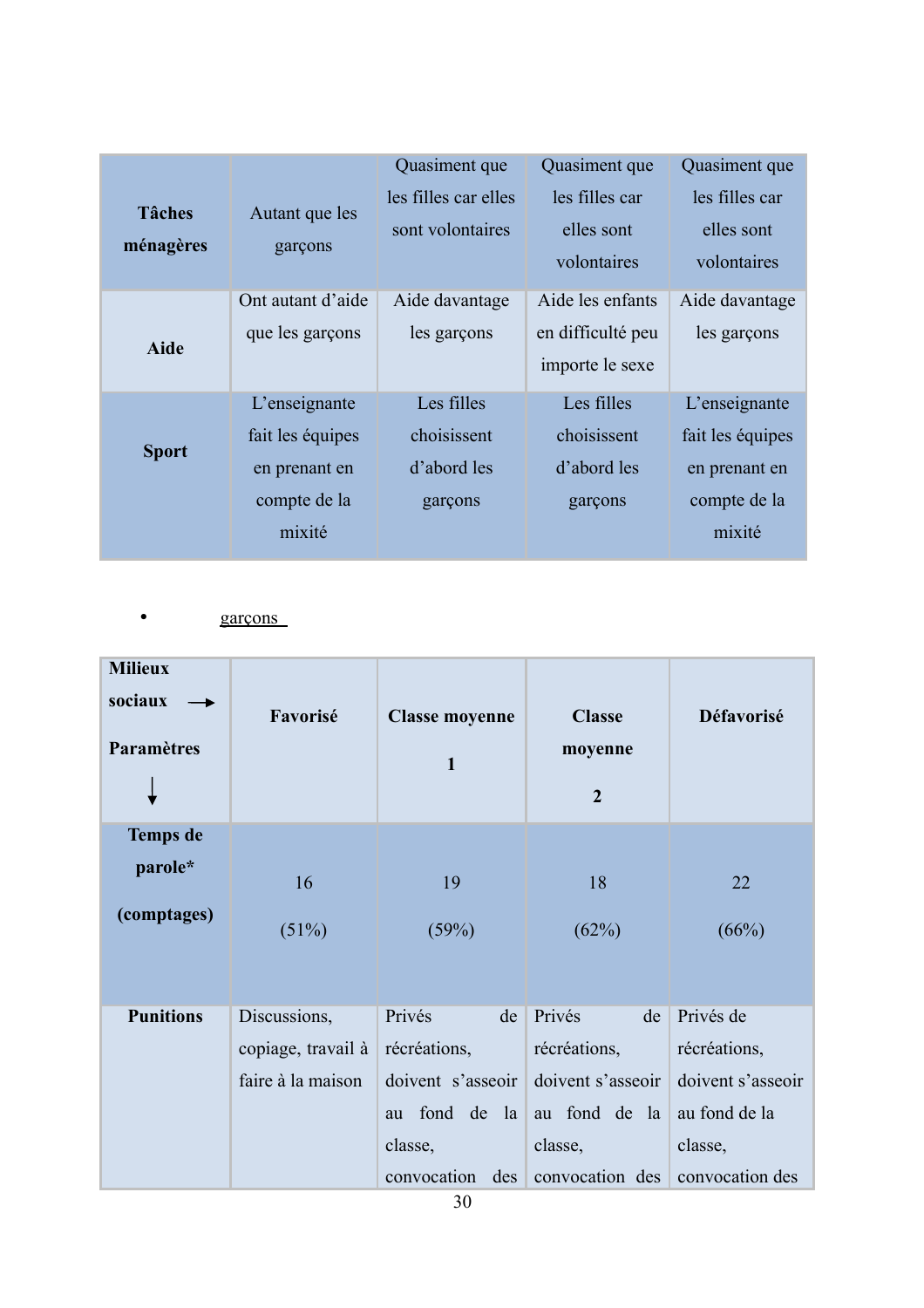|                            |                                                                              | parents                                                                   | parents                                                  | parents                                                                      |
|----------------------------|------------------------------------------------------------------------------|---------------------------------------------------------------------------|----------------------------------------------------------|------------------------------------------------------------------------------|
| <b>Affection</b>           | Encouragements                                                               | Encouragements                                                            | Encouragement,<br>affection<br>physique                  | Encouragements                                                               |
| <b>Patience</b>            | Patiente                                                                     | Pas très patient                                                          | Patiente                                                 | Ø                                                                            |
| <b>Tâches</b><br>ménagères | Font toutes les<br>tâches comme<br>les filles                                | N'en font<br>presque pas ou<br>seulement la<br>poubelle et les<br>animaux | N'en font<br>presque pas ou<br>seulement la<br>poubelle  | N'en font<br>presque pas ou<br>seulement la<br>poubelle et les<br>animaux    |
| <b>Aide</b>                | Ont autant d'aide<br>que les filles                                          | Aide davantage<br>les garçons                                             | Aide les enfants<br>en difficulté peu<br>importe le sexe | Les garçons ont<br>plus d'aide                                               |
| <b>Sport</b>               | L'enseignante<br>fait les équipes<br>en prenant en<br>compte de la<br>mixité | Les garçons<br>choisissent les<br>garçons                                 | Les garçons<br>choisissent les<br>garçons                | L'enseignante<br>fait les équipes<br>en prenant en<br>compte de la<br>mixité |

#### Interprétations :  $\bullet$

Temps de parole : lorsqu'on compare les pourcentages des comptages, certes il y a des inégalités entre les filles et les garçons. Cela dit, il est intéressant de noter que de n'importe quel milieu social que provienne l'enseignant, inconsciemment, il produit une discrimination envers les filles qui s'expriment moins. Il faut tout de même admettre que si cette inégalité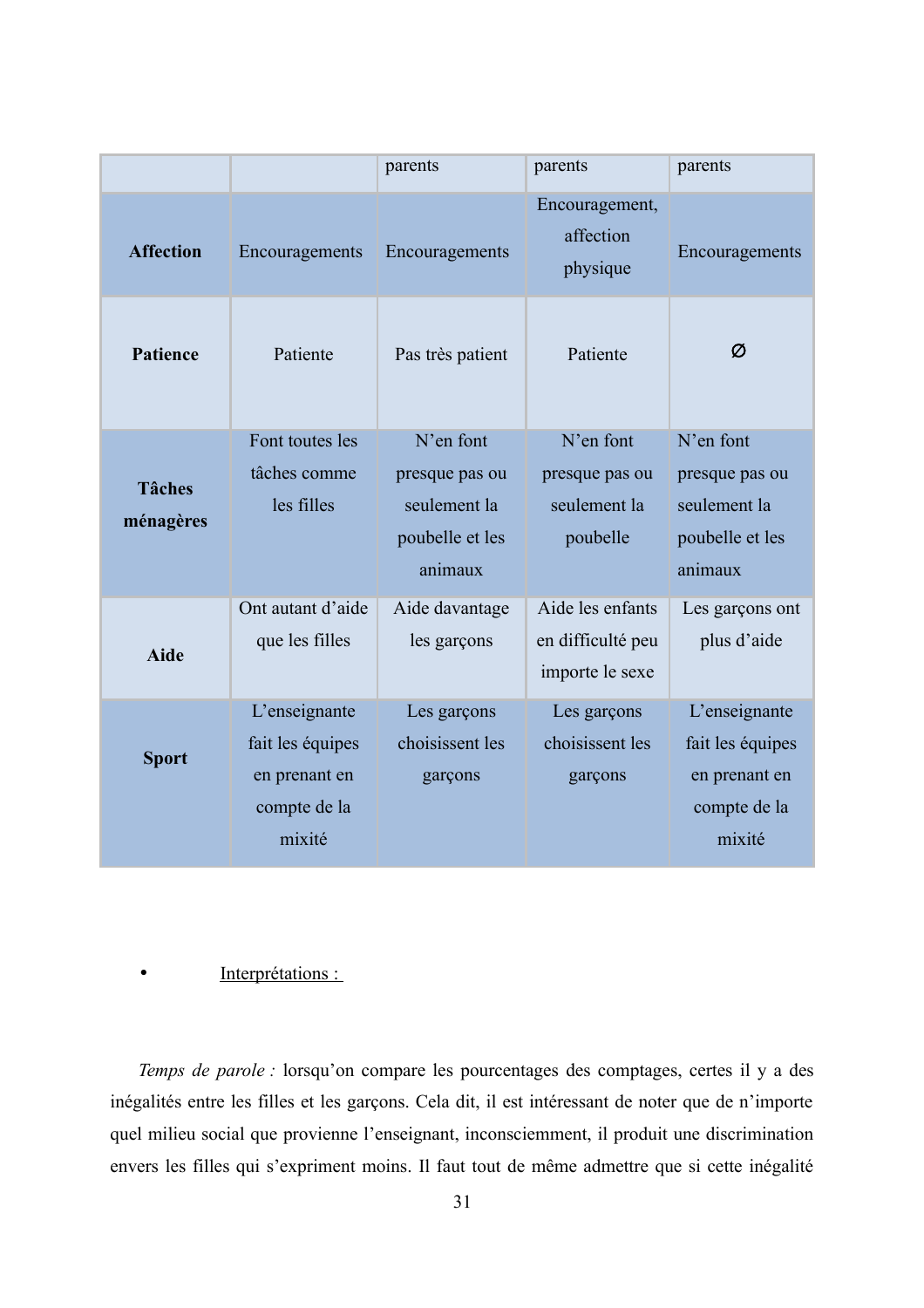existe, elle n'a pas le même degré selon les différents milieux sociaux. L'écart entre le milieu défavorisé et celui favorisé est tout même important, il y a un écart de 10 points, ce qui n'est pas négligeable.

*Punitions*: il est vrai que lors de mes observations, l'enseignant, peu importe son niveau social, doit moins reprendre les filles que les garçons car celles-ci en majorité sont plus calmes. Cependant, i'ai pu remarquer que les enseignants lorsqu'il était question de punition. les filles avaient davantage des avertissements et rarement des punitions tandis que les garçons avaient plus vite des sanctions. Malgré ces constatations, j'ai pu voir que l'enseignant issu d'un milieu favorisé se comportait davantage de la même façon avec les filles qu'avec les garçons.

*Affection*: de manière générale, les enseignants ne sont pas très affectueux physiquement avec leurs élèves. Ils encouragent davantage par la parole. Dans cette rubrique de ma recherche, je ne peux pas dire que j'ai pu observer des comportements très différents selon le milieu social de l'enseignant. Je pense qu'ici il est plus question de personnalité de l'enseignant plutôt que d'appartenance au milieu social. D'ailleurs, lorsqu'on compare les deux enseignants originaires de classe moyenne, leurs comportements sont très différents. Ce qui montre aussi que les traits de caractère de chaque personne sont distincts et ont donc des influences sur leurs conduites avec les enfants.

Patience : de manière générale, les enseignants sont plus patients avec les filles qui sont de nature, peut-être, moins turbulentes que les garçons. Il est vrai que les appréciations du tableau peuvent indiquer quelques constats tels que l'enseignante native d'un milieu défavorisé a moins de patience que ses compères. Elle ne tolérait aucun écart de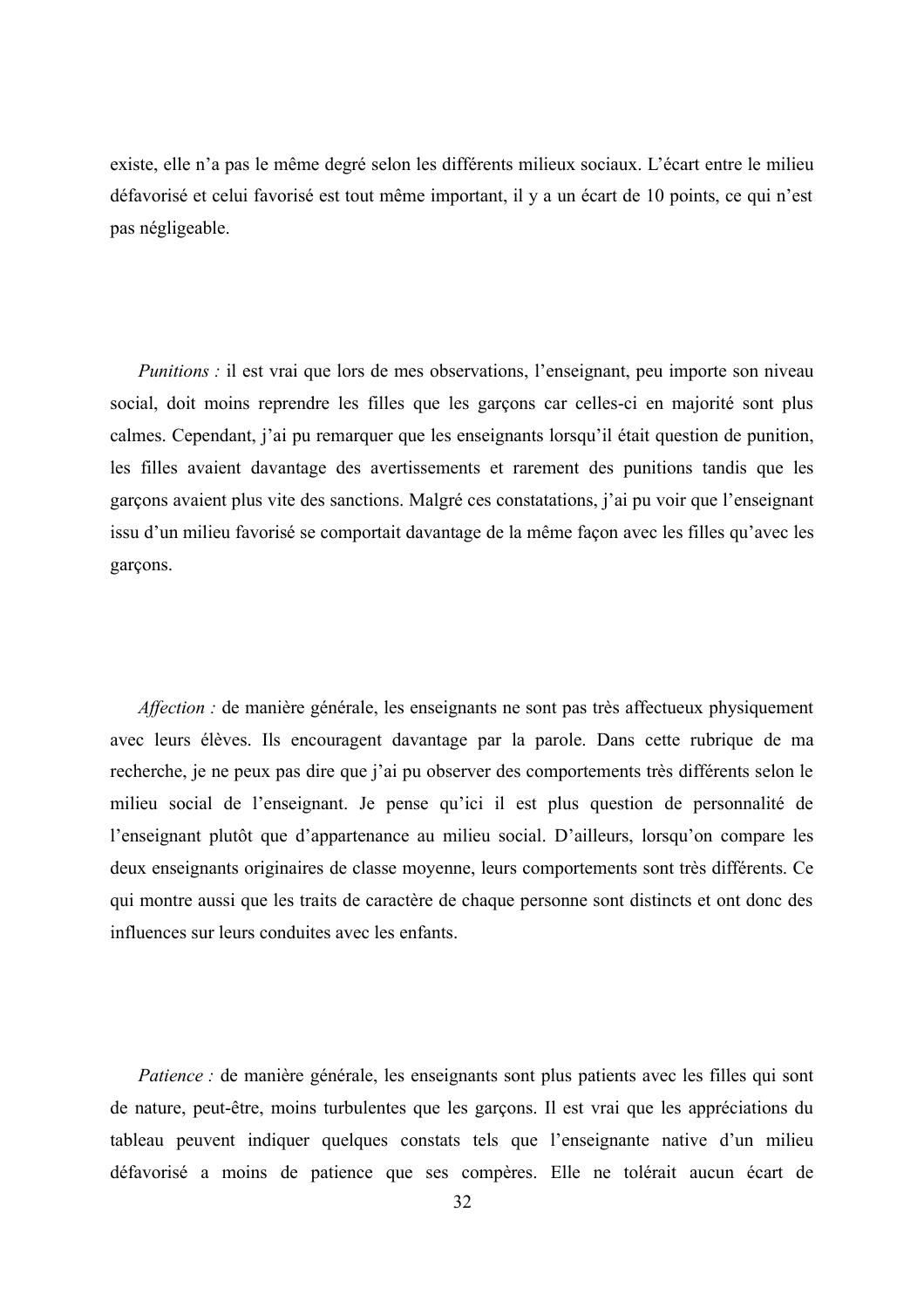comportement de la part des garçons, elle avait un certain agacement. Cela dit, l'enseignante 2, de classe moyenne, était plus patiente avec les garçons alors que l'enseignant 1 l'était beaucoup moins. Chaque personne est en mesure de supporter des choses, le milieu social ne répond peut-être pas à tous les maux de ces inégalités.

*Tâches ménagères* : il n'y a que l'enseignante originaire d'un milieu favorisé qui se souciait de l'égalité du partage des tâches ménagères entre filles et garcons. Les autres enseignants n'ont pas eu la même attitude. Les filles étaient systématiquement volontaires et demandaient à nettoyer les tables, les pinceaux, à ranger... les enseignants inconsciemment laisser faire. Ce manque d'inattention est peut être dû à leur milieu social. Ils ont sans doute grandi avec des idées reçues telles que « les femmes font le ménage et les hommes le bricolage». Ils reproduisent peut être ce qu'ils ont vu chez eux de manière inconsciente et cela ne les choque pas puisque pour eux cela est « normal ».

Aide : les résultats ne montrent rien de flagrant. Si l'enseignante issue d'un milieu favorisé aide spontanément tous les enfants peu importe leur sexe, l'enseignante 2 de classe moyenne le fait également. Cependant, le maître 1 de classe moyenne et l'enseignante de milieu défavorisé inconsciemment vont aider davantage les garcons que les filles. Il faut prendre également en compte un facteur important qui est que les garçons se manifestent davantage alors que les filles restent discrètes.

Sports : le sport est une discipline très intéressante à observer en termes d'inégalités des sexes car pour la plupart des garçons, ils se pensent plus forts que les filles. Dans le choix des équipes il est très difficile que l'entente soit bonne. En effet, si l'enseignante du milieu favorisé choisit elle-même les équipes afin que la mixité soit égale, dans les autres milieux, ce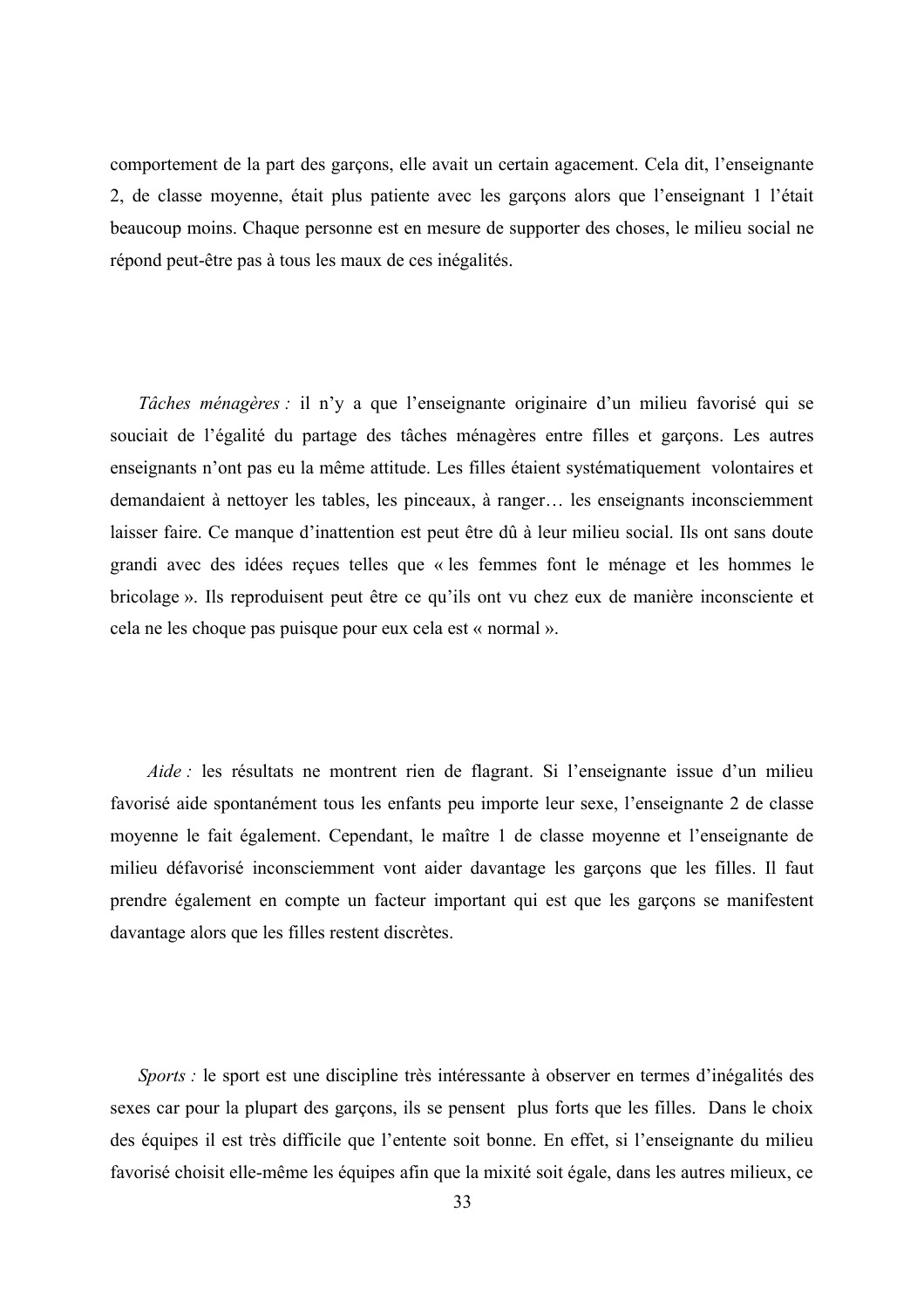n'était pas le cas. Les autres enseignants laissent les garçons décider du choix de leur équipe dans un seul but celui de gagner et laissent les filles être choisie en derniers, alors que certaines d'entre-elles étaient nettement supérieures aux garçons. Là encore, on peut parler de la provenance du milieu social. Il n'y a donc pas énormément d'écart de comportement entre le milieu de classe moyenne et celui défavorisé.

## **CONCLUSION**

Cette recherche, sur le milieu social de l'enseignant, m'a permis de relativiser et de prendre beaucoup de recul sur les stéréotypes et les idées reçues. En effet, mon hypothèse émise au début de ma recherche n'est pas fausse et a même révélée des comportements distincts selon le milieu social du maître. Mais, des attitudes différentes ont également été observées alors que les enseignants venaient d'un milieu semblable. Ce qui peut s'expliquer aussi par les traits de caractères, ou par une personnalité discordante.

Ce travail m'a fait prendre conscience qu'effectivement le milieu social a une grande influence sur notre éducation, façon de voir la vie, mais nous ne sommes pas obligés de reproduire ce que nous avons vécu. L'adulte contrairement à l'enfant peut prendre du recul et avoir une réflexion sur son éducation. Il n'est pas forcément d'accord avec certaines valeurs ou façons de penser de son milieu familial.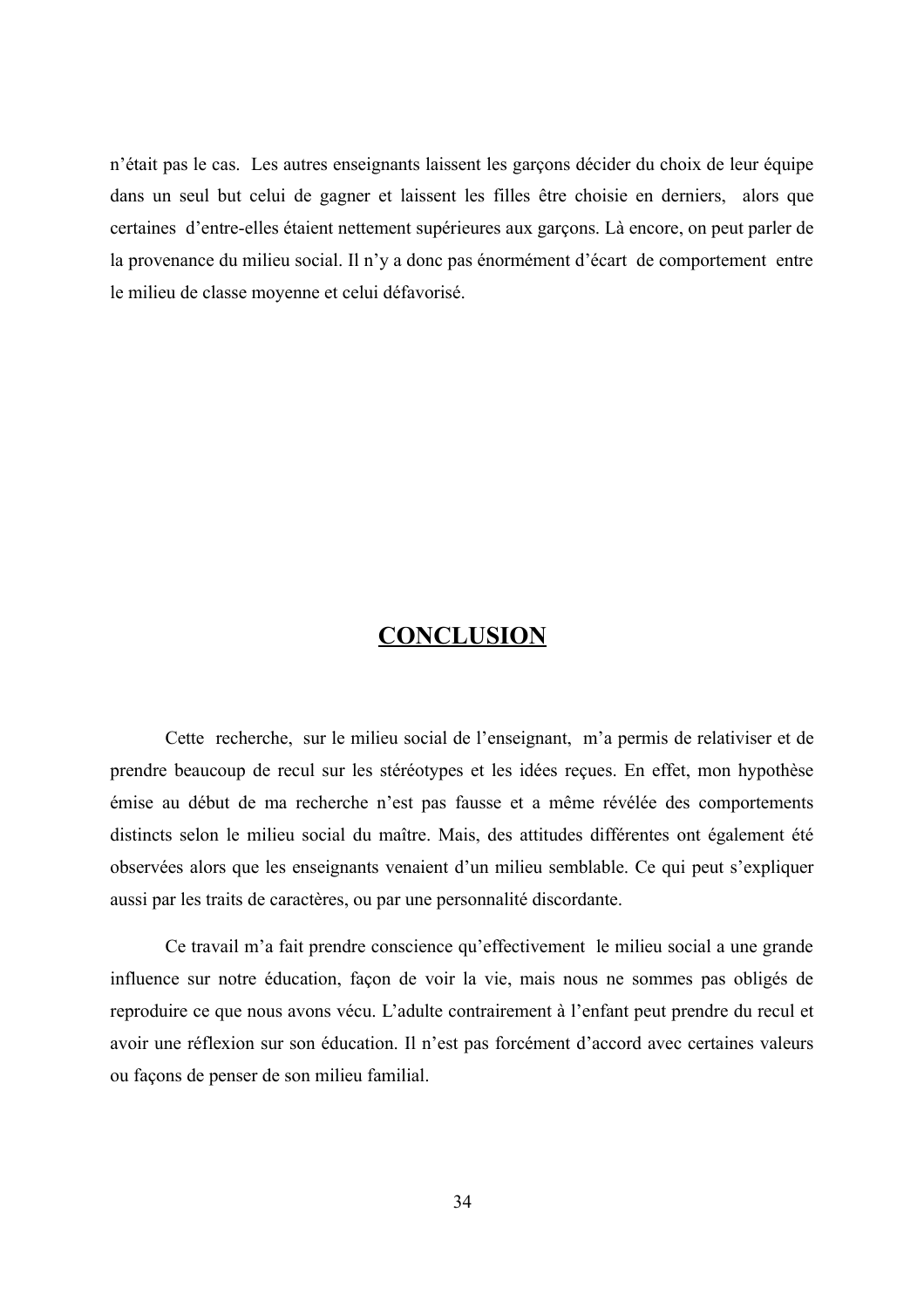Cela dit, il est difficile d'être objectif ou d'avoir un esprit critique sur son propre milieu puisque c'est lui qui nous donne la « norme ». Je pense alors que la réflexion peut être la clef d'une ouverture d'esprit et d'une remise en question.

Pour finir, il y a des écarts de comportements entre les filles et les garçons de la part des enseignants de n'importe quel milieu social d'appartenance. Mais lors de mes stages et de mes observations, j'ai remarqué que les garçons montraient beaucoup plus leur présence, sollicitaient énormément le maître alors que les filles sont davantage discrètes. Ces comportements très différents peuvent favoriser des attitudes disparates de l'enseignant.

Je suis surprise de constater encore aujourd'hui tant d'inégalités entre les hommes et les femmes, c'est une lutte perpétuelle qui doit tendre à réduire au maximum les inégalités. Certes, il y a énormément d'évolutions mais l'égalité n'est pas encore atteinte. Déjà en 1789, Bachelier disait « Ne pas laisser dans une ignorance nuisible à la société un sexe qui nous égale en courage, en intelligence et qui l'emporte sur nous par sa constance dans le travail ».

#### **ANNEXE**

#### **QUESTIONNAIRE**

Age:

 $Sexe:$ 

1. pensez vous que les inégalités filles garçons existent-elles à l'école ?

2. pensez-vous en réaliser au sein de votre classe ?

3. Avez-vous des frères et sœurs ? si oui pouvez vous indiquer leur sexe.

4. Pensez-vous avoir reçu la même éducation que vos frères ?

5. Avez-vous des enfants ? Si oui, combien et leur sexe.

6. Pensez-vous donner la même éducation à votre fils qu'à votre fille ?

7. de quel milieu social êtes vous issus :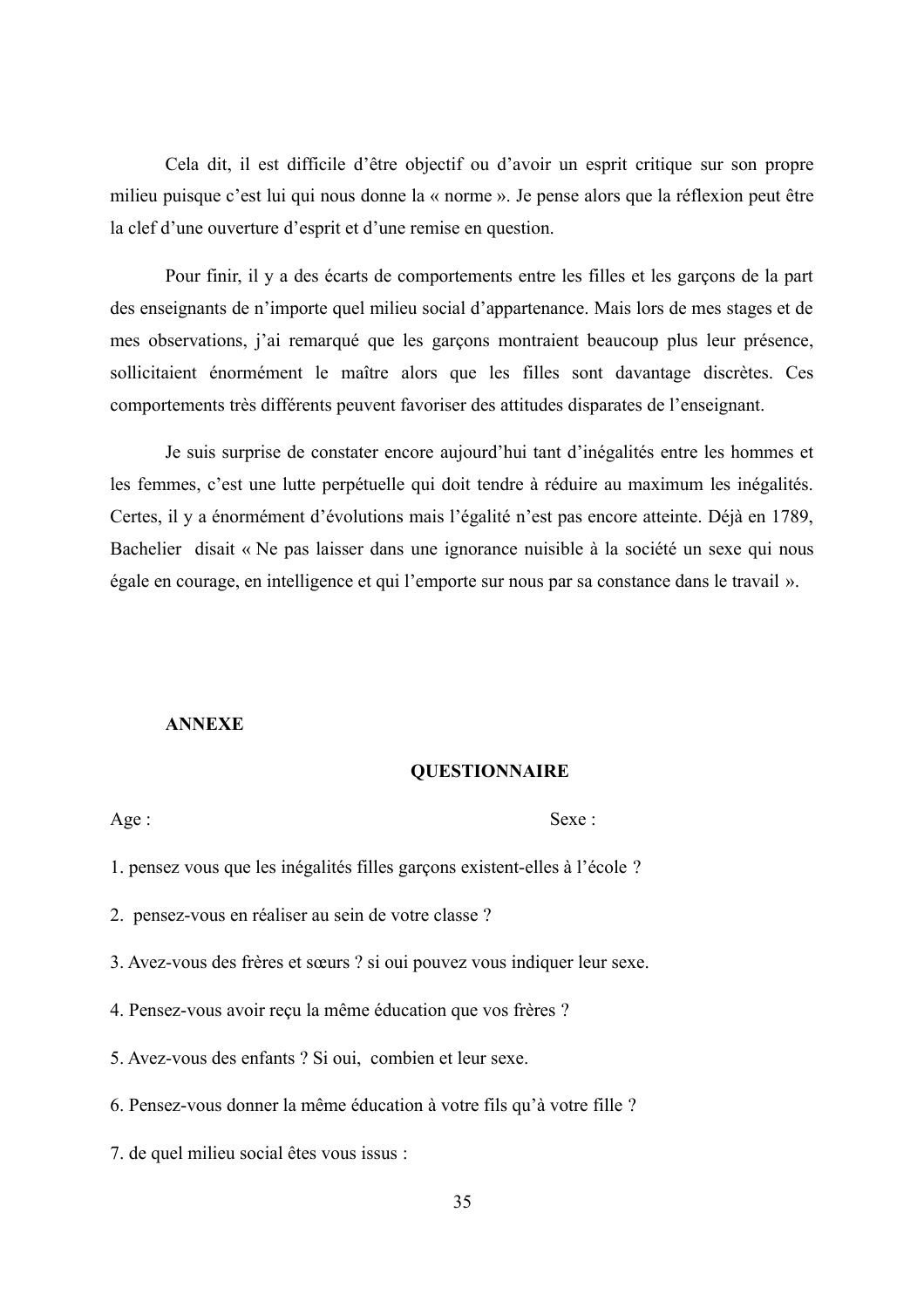| $\Box$ Défavorisé                                            | $\Box$ de classe moyenne                                                 | $\Box$ favorisé |
|--------------------------------------------------------------|--------------------------------------------------------------------------|-----------------|
| 8. Catégorie socio professionnelle des parents :             |                                                                          |                 |
| Père :                                                       | mère :                                                                   |                 |
| 9. Effectif de la classe :                                   | Filles :                                                                 | Garçons :       |
| 10. Critère du plan de classe :                              |                                                                          |                 |
| Par affinité                                                 | par besoin                                                               | par mixité      |
| 11. Donnez-vous autant la parole aux garçons qu'aux filles ? |                                                                          |                 |
|                                                              | 12. Êtes-vous aussi autoritaire avec les garçons qu'avec les filles ?    |                 |
|                                                              | 13. Selon vous une fille a-t-elle besoin plus d'attention qu'un garçon ? |                 |
|                                                              | $14$ I is accurated that in the close and alleg academic in the Client   |                 |

14. Les responsabilités de la classe sont elles partagées entre les filles et les garçons (nettoyage des tables, ramassage papier, distribution matériel, soin des animaux...)?

## **Remerciements**

Je tiens à remercier tout d'abord ma directrice de mémoire Madame VIAUD de m'avoir fait découvrir l'article d'Anne CHEMEIN L'égalité des sexes à bonne école. Cette lecture a été un réel déclenchement, une envie d'enquêter, de comprendre pourquoi, d'apporter des réponses et de la nouveauté à ce perpétuel débat. De m'avoir donné des pistes de travail lorsque je me perdais dans mon sujet et de sa disponibilité auprès de ses élèves.

Je remercie les 30 enseignants qui se sont prêtés au jeu du questionnaire et ainsi aux 4 enseignants qui m'ont si gentiment accueillie dans leur classe. Sans eux, je n'aurais pas pu avancer dans mes recherches.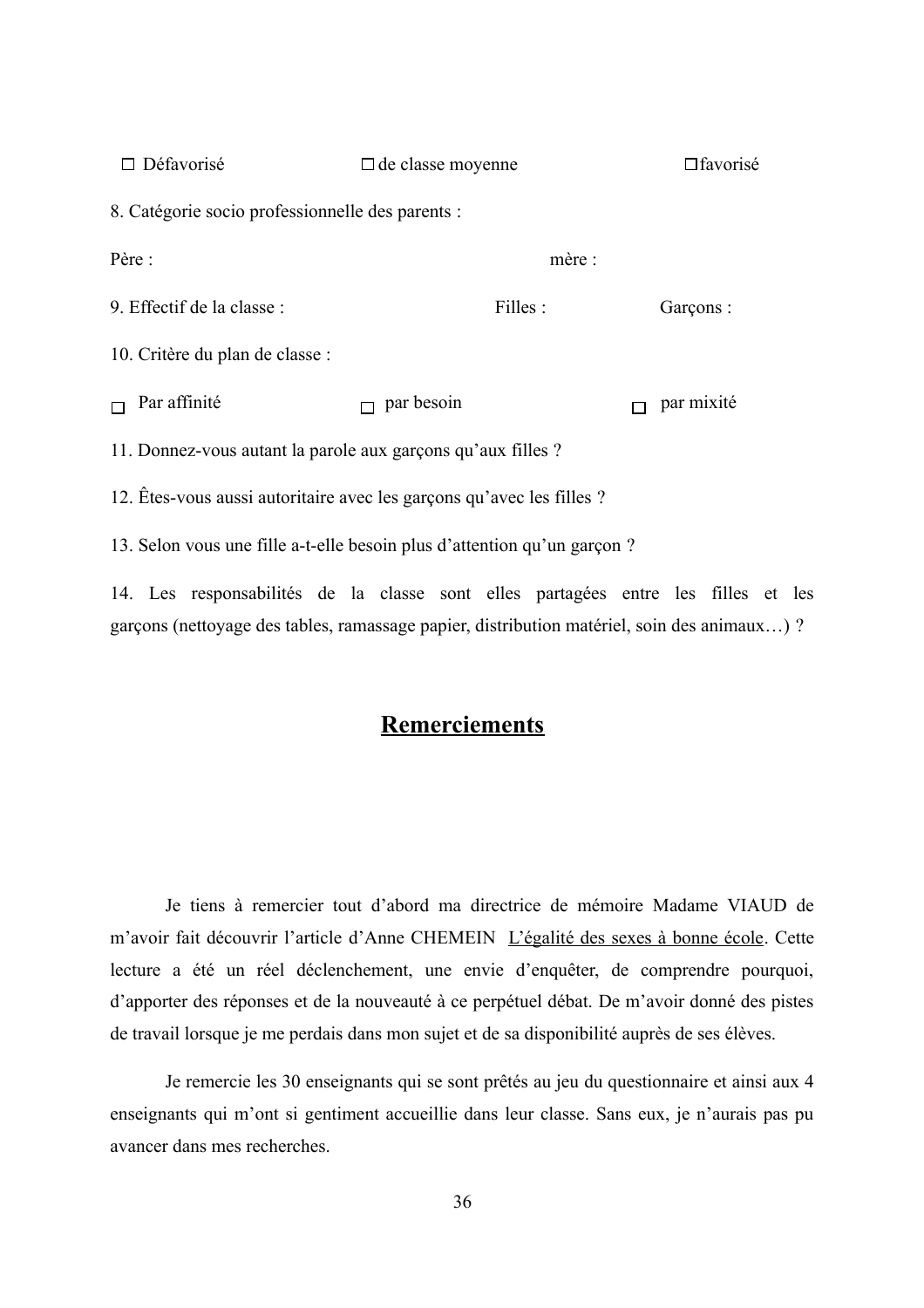Je remercie tout particulièrement Aurélie VANHALEWYN, fidèle amie avec qui dans les premiers temps de mon mémoire nous avons longuement discuté sur notre recherche. Nous voulions toutes les deux travailler sur « les inégalités des sexes à l'école » mais nous ne savions pas encore l'intitulé de notre recherche. C'est ensemble que nous avons fixé notre sujet. Notre thèse étant étroitement liée, nous avons pu partager nos résultats, ce qui a terriblement enrichi nos réflexions. A chaque moment de doute, c'est elle qui a su trouver les mots justes pour m'aider et me redonner courage, merci pour tout ça.

Pour finir, je remercie ma maman qui m'a été d'un grand soutien moral, qui est toujours là pour m'écouter et m'apporte énormément dans mes réflexions par son ouverture d'esprit.

# **MERCI**

# Bibliographie

- M. DURU-BELLAT et A. HENRIOT-VAN ZANTEN, Sociologie de l'école, Paris, Armand Colin, coll. « U Sociologie », 1992, 2e éd. 1999.
- **❖** C. THÉLOT, *L'origine sociale des enseignants*, revue *Éducation & Formations*, n° 37, MEN-Direction de l'évaluation et de la prospective, 1994.
- M.DURU-BELLAT, Les inégalités sociales à l'école. Genèse et mythes, par Ed. PUF, 2002.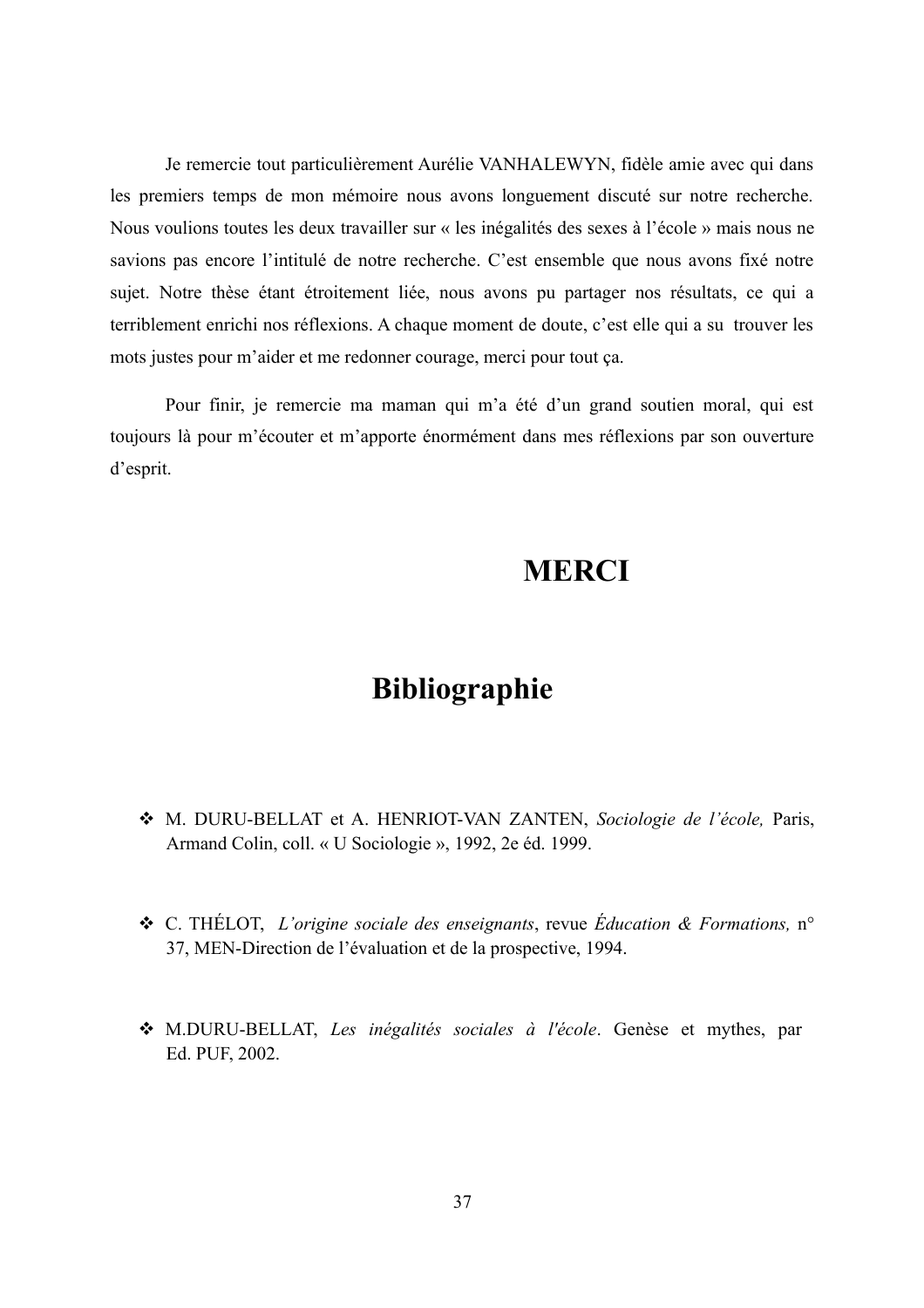- ❖ C.ZAIDMAN, La mixité à l'école scolaire, Editions Bibliothèque du féminisme, 1996, Paris.
- ❖ ELISABETH BADINTER, XY de l'identité masculine, Editions Odile Jacob, 1992.
- ❖ JEAN.P FRANCOIS, Mixité filles-garçons : réussir le pari de l'éducation !, Editions érès, 2011.

## Web graphie

- ☆ http://www.travail-emploi-sante.gouv.fr
- $\triangleleft$  http://media.education.gouv.fr
- $\triangleleft$  http://www.inegalites.fr

L'inégalité homme-femme est toujours un combat d'actualité au XXIème siècle dans notre société. A partir de l'article d'Anne CHEMIN L'égalité des sexes à bonne école, Pauline DECLERCQ, une jeune étudiante en master SMEEF, s'est intéressée à ce sujet perpétuel et passionnant. La réflexion du mémoire porte sur le milieu social de l'enseignent du premier degré. Ce milieu social est-il facteur d'inégalités filles-garçons ?